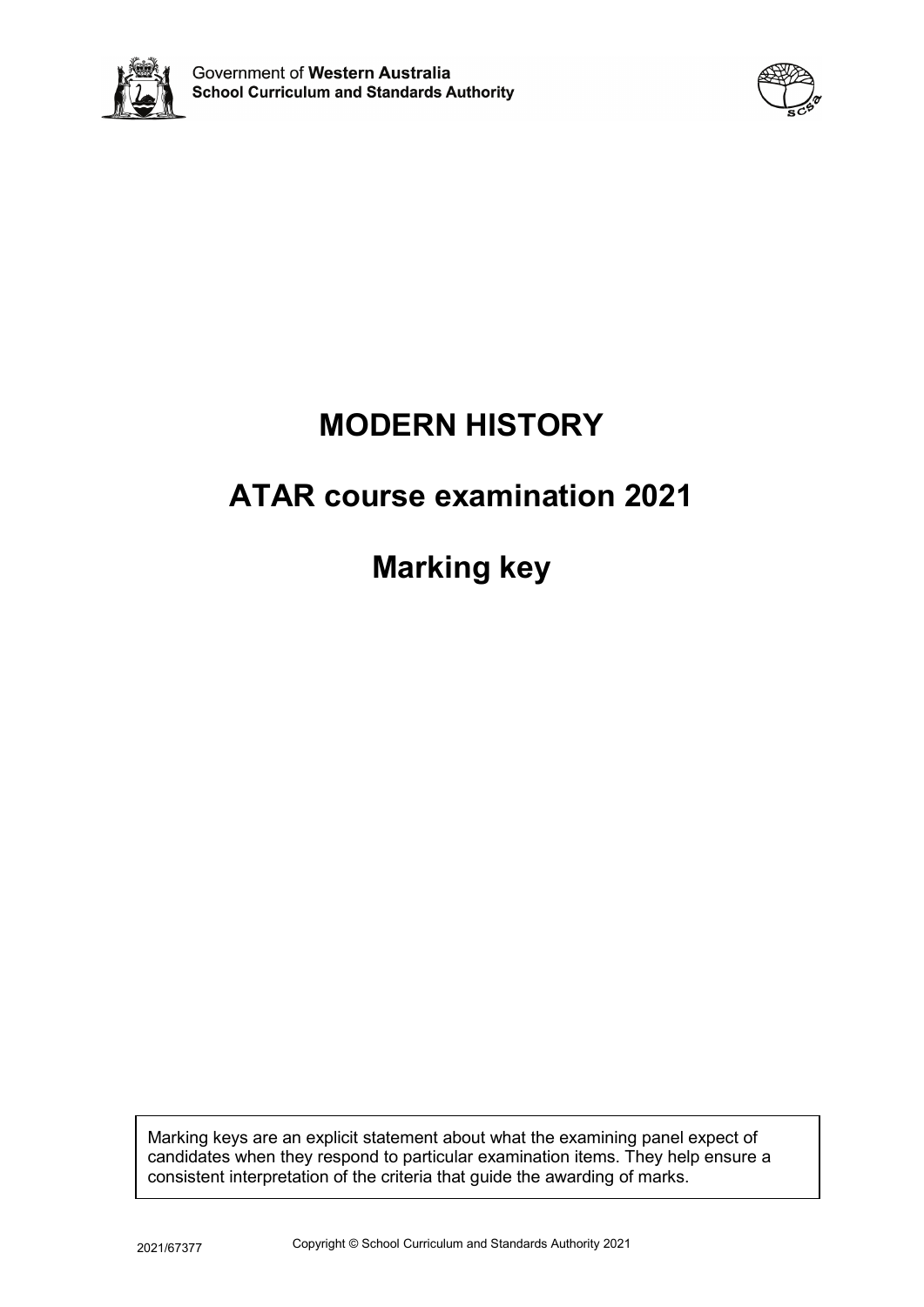# **Section One: Source analysis–Unit 3 25% (25 Marks)**

**NOTE:** When marking a candidate's work in this section:

- 1. Not all points necessarily need to be in an answer for the candidate to gain full marks.
- 2. Reward each salient point made by the candidate. Candidates may make different valid points of interpretation.
- 3. Candidates are expected to refer to relevant supporting evidence from the sources.

# **Question 1 (25 marks)**

(a) Explain the historical context of Source 1. Include the relevant events, people and ideas depicted or represented in the source. (4 marks)

| <b>Description</b>                                                                        | <b>Marks</b> |
|-------------------------------------------------------------------------------------------|--------------|
| Identify the focus of the source.                                                         |              |
| Explain specific details for the focus of the source: dates/events/people<br>place/ideas. | $1 - 3$      |
| Total                                                                                     |              |

# **Markers' notes:**

This question is concerned with the historical context in which the source is located. For higher marks, the answer must concentrate on the specific historical events/ideas related to the source and not rely on general historical statements.

# **Elective 1: Australia 1918–1955**

- The focus of the source is the 'Task ahead' speech made by John Curtin on 27th December 1941, stating Australia 'looked to America', prioritising the US military and strategic alliance over the traditional alliance with Great Britain at that point in WW2 (this shift is depicted in the Source).
- Candidates could write about the development of WW2 to December 1941 (the attack on Pearl Harbour and Japanese advances in South East Asia), the nature of the traditional alliance with Britain and reasons why Curtin wanted to realign with the US and key individuals involved such as Curtin, Churchill, and FDR.

# **Elective 2: Russia and the Soviet Union 1914–1945**

- The focus of the source is the initial impact of the German invasion of the USSR via Operation Barbarossa in 1941.
- Candidates could discuss the early successes of the German army, advancing to Leningrad and close to Moscow. Discussion of the Soviet response to the invasion can be included such as conversion of civilian factories to military production, lend-lease agreement with the USA, relocation of entire factories and populations to east of the Urals etc. Reference can also be made to the immense human and economic cost of the invasion by Germany on the USSR as well as the gradual improvement of the USSR's fortunes as the war progressed.

- The focus of the source is the period of the Long March beginning in October 1934. The march was a military retreat by the Communist Party after escaping the encirclement of their base in Jiangxi province by Jiang Jieshi and the Guomindang. The army divided into three sections moved west and northwards, travelling over 9000 km in just over a year, eventually meeting up at Shanxii province with approximately 8000 from the original100 000 plus who started. Mao Zedong participated along with Zhou Enlai, Lin Biao.
- Candidate could also reference that Mao lost his leadership to Zhou, regaining it at the Zunyi Conference in January 1935, a significant outcome of the Long March. Many of the later CCP leadership participated in the Long March. Many of the later CCP leadership participated in the Long March such as Zhou Enlai and Lin Biao.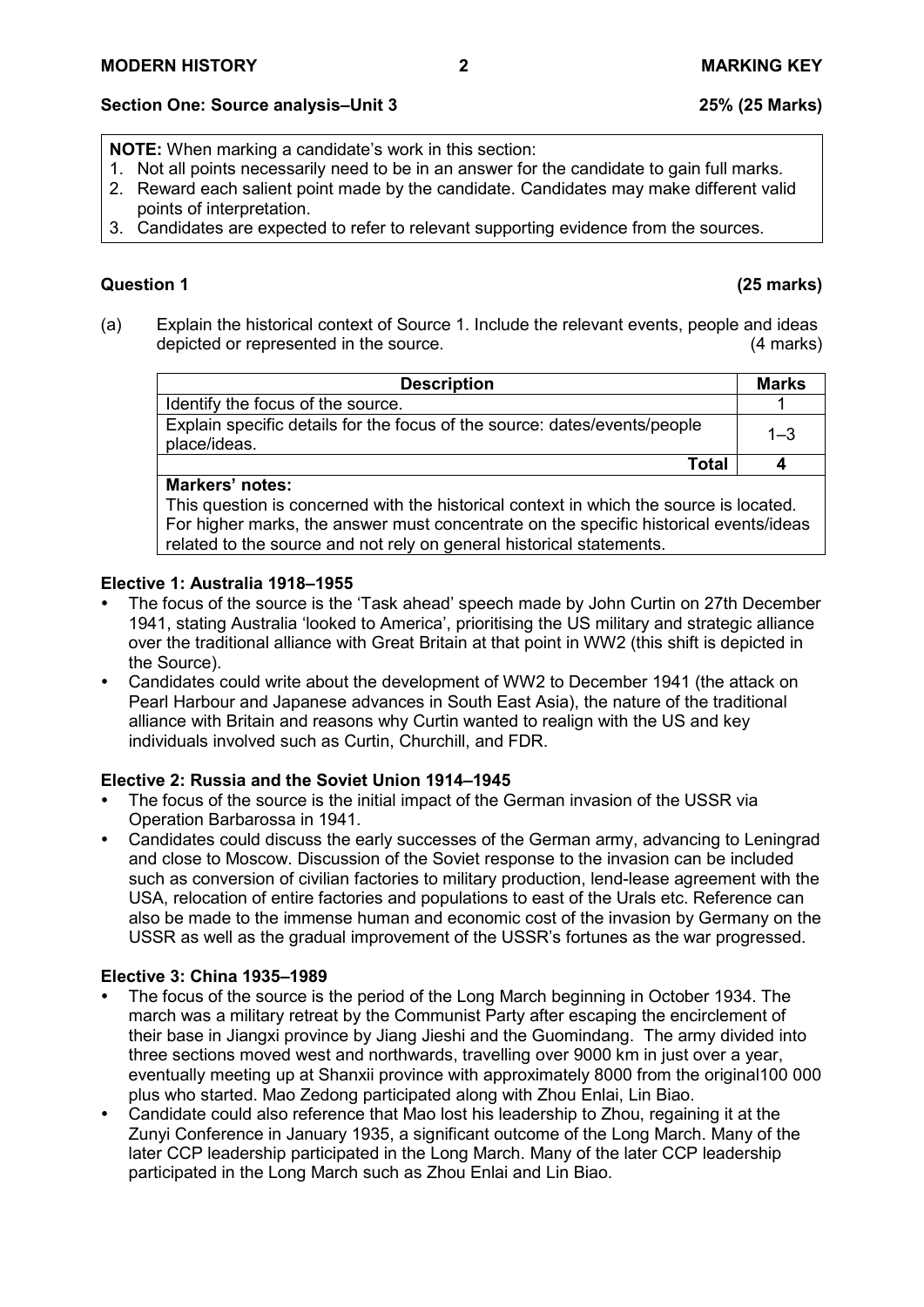#### (b) Compare and contrast the messages of Source 1 and Source 2. (4 marks)

| <b>Description</b>                                               |       | <b>Marks</b> |
|------------------------------------------------------------------|-------|--------------|
| Reference to the messages in Source 1 and Source 2.              |       | $1 - 2$      |
| Points of comparison of the message(s) in Source 1 and Source 2. |       |              |
| Points of contrast of the messages in Source 1 and Source 2.     |       |              |
|                                                                  | Total |              |

#### **Markers' notes:**

Evidence should be drawn from the sources to support the message. Candidates may choose to structure their response according to the grid above but may alternatively choose to incorporate the identification of message within their comments on the comparison and contrast between the sources.

#### **Elective 1: Australia 1918–1955**

- Compare: Both sources are commenting on Curtin's decision to realign Australia's alliance more closely with the US during WW2. Both sources show Britain to be displeased with the decision (and imply power over Australia.) In S1 through the respective size of the characters depicted, and in S2 through the threat Churchill makes to speak directly to the Australian people. Both sources make Australia out to be rather foolish.
- Contrast: S1 places agency with Curtin and implies 'no offence' to Britain with the shift being temporary. S2 indicates offence has very much been taken by the British PM. Further S1 indicates the US is comfortable with the switch whereas S2 indicates the speech had 'caused resentment'.

#### **Elective 2: Russia and the Soviet Union 1914–1945**

- Compare: Both sources depict Nazi aggression towards the USSR: this is done through the actions of Hitler in S1 and Stalin's comments in S2 about a 'cruel and unrelenting enemy'. Both sources indicate that the Nazis invasion may not be successful in destroying the USSR – in S1 by the 'dinosaur' USSR being barely affected by the Nazi attack depicted as a mere irritant, and in S2 by Stalin discussing the relocation of resources in the event of a retreat and the actions of partisans behind enemy lines.
- Contrast: S1 indicates there has been no major response by the USSR to the German attack as shown by the inaction of the dinosaur whereas in S2 it indicates Stalin is taking a proactive approach to the invasion by relocating resources and encouraging the establishment of partisan movements. S1 depicts the Nazi attack as inconsequential to the much larger USSR, whereas in S2 it appears the Nazis are potentially a more formidable opponent.

- Compare: Both sources show that the GMD has forced the Red Army to retreat and make reference the geographic spread of the communist forces. This is done in S1 via the map whereas S2 mentions eleven provinces influenced by communist forces. Both sources refer to early defeats of the communists, S1 via the falling 'bugs' and S2 with Mao asserting 'the Red Army has failed'.
- Contrast: S1 portrays the communists as inconsequential 'bugs' that are easily destroyed and the communist forces are fleeing, whilst S2 characterises the retreat of the Long March in appositive sense, describing the interaction of communists with the wider population as planting as 'seeds' that will bloom, and that the Red Army has been victorious in spreading a message of resistance and 'their only road to liberation'. In S1 Jiang Jeishi could be viewed as strong, whilst S2 claims he is impotent.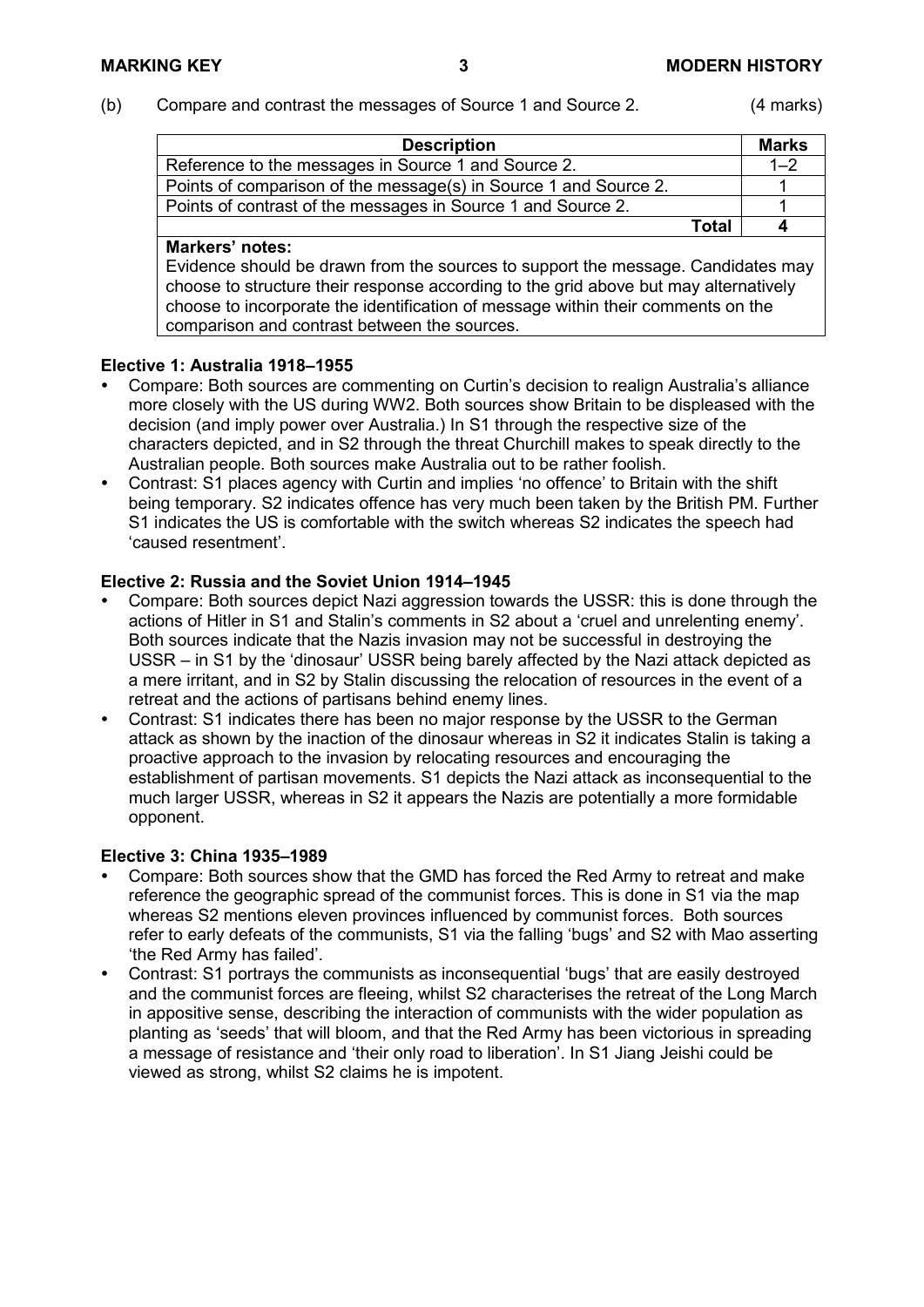### **Question 1** (continued)

(c) Evaluate the usefulness of Source 1 and Source 2 as evidence of the significance of war/conflict for the nation studied. The nation studied of the nation of the nation of the nation of the nation of the nation of the nation of the nation of the nation of the nation of the nation of the nation of the natio

| <b>Description</b>                                                                                              | <b>Marks</b> |
|-----------------------------------------------------------------------------------------------------------------|--------------|
| Discussion of how Source 1 is useful as evidence of the significance of<br>conflict/war for the nation studied. | $1 - 2$      |
| Discussion of how Source 2 is useful as evidence of the significance of<br>conflict/war for the nation studied. | $1 - 2$      |
| Evaluation of the usefulness of the sources including reference to the<br>limitations of the sources.           | $1 - 2$      |
| Total                                                                                                           | 6            |

#### **Markers' notes:**

Despite the strengths and weaknesses element being removed from the question candidates could legitimately look at the respective strengths and weaknesses of these sources, provided the answer is relevant to the significance of conflict/war for the nation.

### **Elective 1: Australia 1918–1955**

- S1 is useful to an extent as it highlights a change that has taken place in foreign policy. It is also useful for gauging how the 'great powers' of the US and Britain are perceived in Australia as the cartoon was published in the influential *Bulletin*.
- S2 is more useful in terms of providing evidence of the significance of Curtin's speech. The response of Churchill demonstrates the impact of the speech on a key ally and the lengths Churchill was prepared to go to halt a perceived change of attitude in the Australian government.
- Limitations of S1 in that not only is it a cartoon, but it focuses solely on a humorous comment of the relationship between the three nations depicted and not the impact of Curtin's speech and policy reorientation. S2 is more useful in that it documents the reaction of Britain's PM to this decision, but the reaction to Churchill's comments by the Australian government, and therefore their significance to Australia are not directly covered by the sources.

### **Elective 2: Russia and the Soviet Union 1914–1945**

- S1 is useful in for gauging how the invasion was initially perceived or portrayed in the US. It shows that the perceived impact of the invasion on the USSR was minimal and that the chances of success for the Nazi's were minimal.
- S2 is more useful in the showing the reaction of Stalin and the Soviet government to the attack by Germany. It accurately outlines some key policy actions to try and avoid defeat. It is also useful in showing Stalin's new relationship with the population whereby he refers to citizens as 'brothers and sisters' rather than comrades, acknowledging the key role that citizens will play in this war.
- Limitations of S1 are in its provenance produced in the USA in the early stages of the invasion. It plays down the threat posed by the invasion. As it is published in the US the source may be more focussed on minimising the significance of the threat of Nazi Germany at a time when the US had not entered the war. S2 is more reliable in outlining the significance of the invasion, but candidates may point out it is in part a propaganda exercise and claims the Nazi's plan 'the re-establishment of the rule of landlords'.

- S1 is useful is showing the extent of the communist presence in China and how the respective strengths of the Jiang Jieshi's Guomindang and the communists were perceived by a western publication.
- S2 is useful in showing that the communists had survived the Long March and how the Long March was being used as propaganda by the communists.
- Limitations of S1 are that its target audience was westerners in Shanghai and therefore not representative of the views in the majority of China towards the communists or Jiang Jieshi.. The characterisation of communists as red bugs is very also evidence of bias in S1. The limitations of S2 are that it is a propaganda speech by Mao to the main body of the party that emphasizes the successes of the Long March, although candidates could point out the speech does provide some balance by acknowledging that the GMD could claim some success in the military confrontations.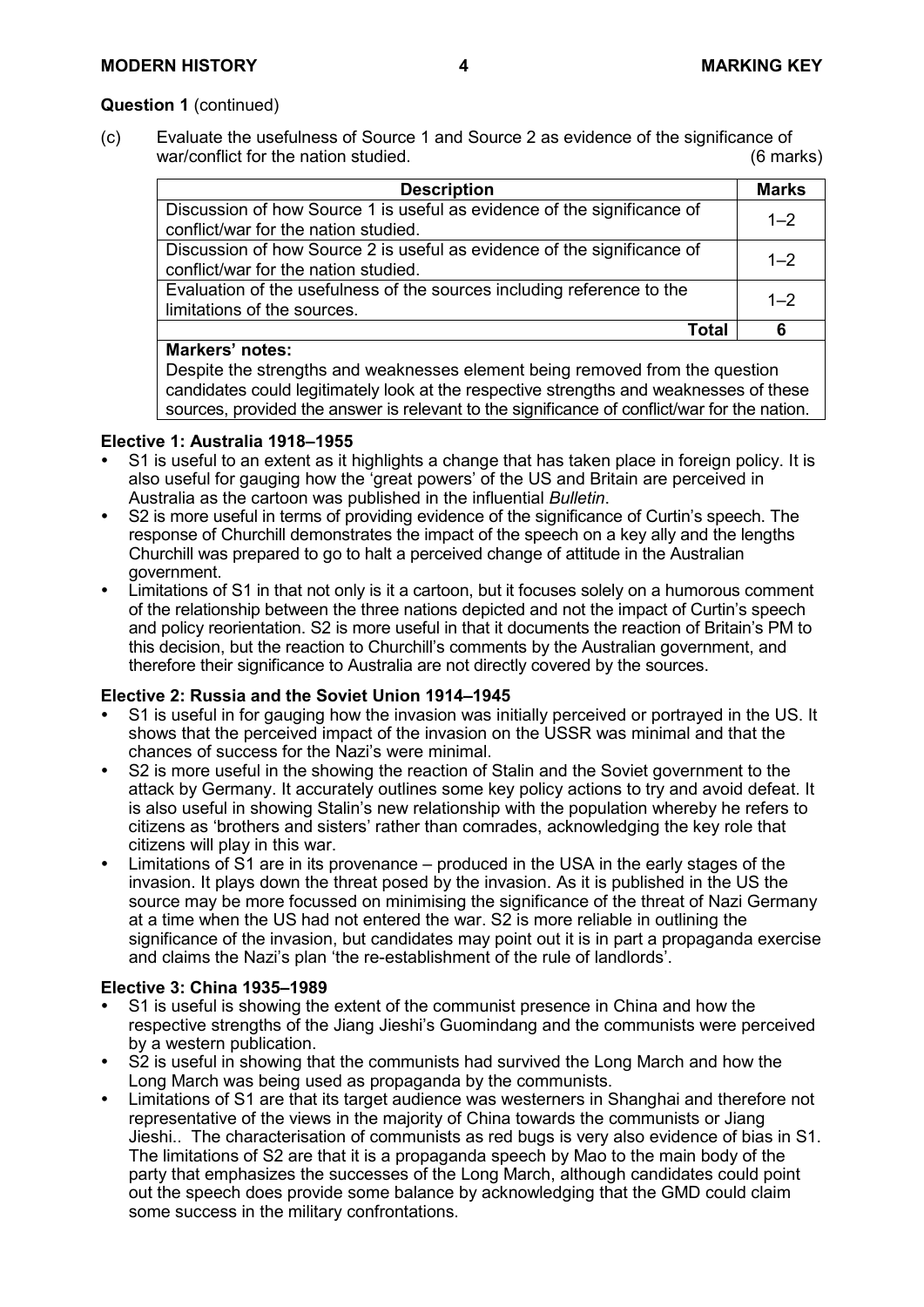(d) Identify and account for the authors' perspectives in Source 3 and Source 4. (5 marks)

| <b>Description</b>                                                                                                                       | <b>Marks</b> |
|------------------------------------------------------------------------------------------------------------------------------------------|--------------|
| Articulation of the perspective of Source 3.                                                                                             |              |
| Articulation of the perspective of Source 4.                                                                                             |              |
| Accounts for the perspectives in relation to the question asked. This may<br>include discussion of: motives, bias, time, place, purpose. | $1 - 3$      |
| Total                                                                                                                                    | 5            |

#### **Markers' notes:**

Candidates must consider the perspective of the sources in terms of the theme/force of the sources to be analysed. Candidates need to:

- articulate the perspectives from which the sources were constructed or analyse reasons for the perspective (purpose/motive/place/and time)
- use evidence of the perspective from the source to identify how the author shows their perspective.

The marks for this question have been reduced from 6 to 5. The last (fifth) mark can be allocated to either source if the candidate demonstrates a more sophisticated analysis of how the perspective can be accounted for through specific reference to the evidence of that source.

### **Elective 1: Australia 1918–1955**

- The perspective of S3 is that the women should be encouraged to join the Women's Land Army as it is not only an important role in maintaining agricultural production, but it is also a healthy, open air lifestyle. This perspective can be accounted for as this is a government poster produced during WW2, its motive would be to recruit women and maintain production. It provides a rather one-sided (glorified) depiction of life in the WLA.
- The perspective of S4 is that the reality of life in the WLA is tough but fun. This perspective can be accounted for through personal experience of being involved at the grass roots level. It is realistic and not glorified, but still overall it has a positive view of the experience that can be accounted for by the camaraderie of the WLA and the collective desire of WLA's members to contribute to the war effort.

### **Elective 2: Russia and the Soviet Union 1914–1945**

- The perspective of S3 is that women are playing a crucial role in helping the USSR win victory over the enemy through their work in munitions factories. The author likely has this perspective as it is an official Soviet poster and aims to convince its Soviet audience that everything is being done to ensure victory, to boost morale and confidence in the regime, to acknowledge and encourage women to continue to make sacrifices for the war effort and potentially to demonstrate the USSR had not abandoned its socialist ideals despite the war.
- The perspective of S4 is a personal reflection on the demands and reality of fighting in the Great Patriotic War. It is realistic and aims to demonstrate that women took on equally challenging roles and excelled in difficult circumstances during the war. The author is likely to have this perspective as her focus for the book was to elaborate on the experiences of women during WW2 and therefore would aim to provide insight into their experiences. Candidates may also note this interview appears in an uncensored version of the book, so will be more likely to provide a realistic perspective of women's wartime experiences in the Red Army.

- The perspective of S3 is that all women are contributing to the war effort against the Japanese, regardless of their occupation. This perspective could be accounted for by it being a propaganda cartoon, published by the Guomindang, during the Second World War when the GMD united with the Communist Party to fight the Japanese invasion.
- The perspective of S4 is that of a 'grass roots' activist who was involved in the mobilisation of the Chinese peasantry during the War of Resistance against Japan. It highlights the challenges for those who were involved in the war effort against the Japanese and the ignorance of the masses. This realistic perspective could be accounted for by the author being a young, educated woman at the time of the Japanese invasion who does not appear to have too much experience of the experiences in the rural villages.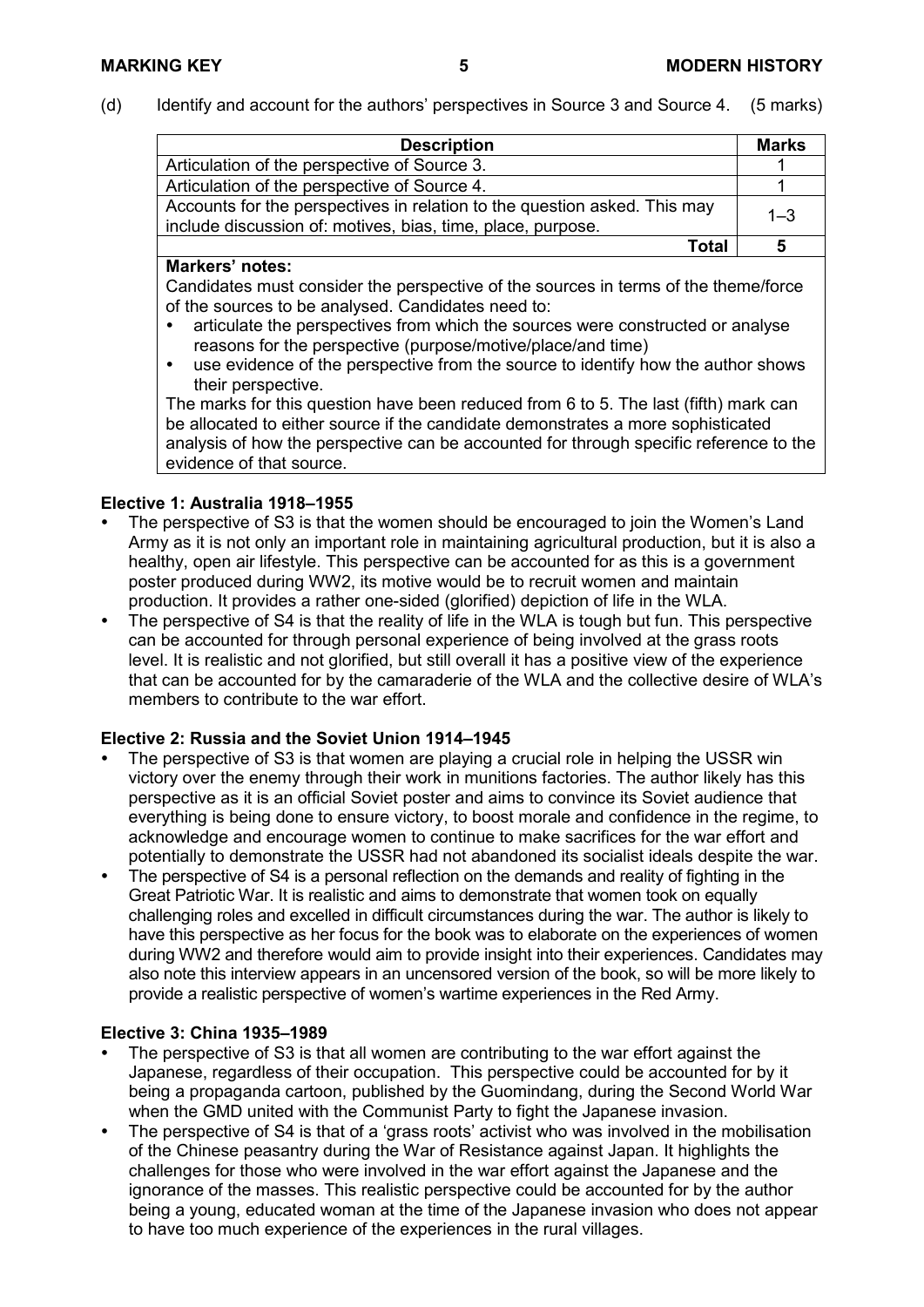### **Question 1** (continued)

(e) Evaluate the extent to which the **four** sources provide insight into the impact of war/conflict on the nation studied. The nation studied of the nation studied. (6 marks)

| <b>Description</b>                                                                                                                                                                                                                                                                                                                                                                                                             | <b>Marks</b> |
|--------------------------------------------------------------------------------------------------------------------------------------------------------------------------------------------------------------------------------------------------------------------------------------------------------------------------------------------------------------------------------------------------------------------------------|--------------|
| Identification of the areas/topics shown in the sources that provide insight<br>into the impact of war/conflict on the nation studied.                                                                                                                                                                                                                                                                                         | $1 - 2$      |
| Evaluation of the extent of insight provided into the impact of war/conflict on<br>the nation studied.                                                                                                                                                                                                                                                                                                                         | $1 - 3$      |
| Identification of an element/s of the impact of war/conflict that have been omitted.                                                                                                                                                                                                                                                                                                                                           |              |
| <b>Total</b>                                                                                                                                                                                                                                                                                                                                                                                                                   | 6            |
| <b>Markers' notes:</b><br>Candidates need to focus on what the sources do provide in terms of insight<br>regarding the impact of war /conflict and the quality of those insights. Candidates<br>should include their own knowledge of the course studied, as well as the sources<br>provided, to support their point of view. A 'list' of what is in each source, or a list of<br>omissions will not suffice for higher marks. |              |

### **Elective 1: Australia 1918–1955**

- The sources provide insight into the impact of WW2 on Australia's alliances (S1 and S2) and the impact of WW2 on the role of women on the home front with a particular focus on the role of the Women's Land Army (S3 and S4).
- S1 and S2 provide an effective insight into the impact of the shift in alliance, with S2 demonstrating how this decision angered Britain.
- S3 and S4 provide limited insight into the importance of the role of women. Their importance to the war effort is inferred via the recruitment campaign for the WLA depicted in S3 and through evidence of the conditions they endured as part of the war effort in S4.
- Candidates could mention the numerous other impacts of WW2 on Australia that are omitted from the four sources, such as the bombing of Darwin, the battle of Brisbane etc. The wider role of women in the war such as their work in factories is also omitted.

#### **Elective 2: Russia and the Soviet Union 1914–1945**

- S1 and S2 provide insight into the impact of the initial invasion. S1 refers to aggression of the Nazis and alludes to the USSR as a nation being a large and difficult opponent. S2 provides insight into the changes in the Stalin's relationship with the people and the urgent response required by him to the invasion. S3 and S4 demonstrate the impact the war on women; their labour being vital to the war effort in S3, and their role at the front itself (S4).
- Candidates could point out that the insight provided by S1 due to its nature and provenance is limited, whereas S2 is far more useful in providing insight into how the government reacted to the shock of the invasion. S3 and S4 provide effective insight into the 'total war' waged by the Soviets, emphasizing a more equal and prominent role for women in the war and a greater equality of sacrifice.
- Candidates could mention the numerous other impacts that are omitted from the four sources, such as the relocation of factories east of the Urals and the gigantic human and physical cost of the war of the USSR which are not directly referenced by any of the sources.

- S1 and 2 provide insight into the conflict between the GMD and Communists in the 1930s. S3 and S4 provide insight into the impact of the war against the Japanese invasion after 1937.
- S1 gives limited insight into impact of the conflict beyond identifying the location and the nature of GMD propaganda. S2 provides a much more significant insight into the most significant impact of the Long March, being its propaganda value for the CCP leadership, although it does not directly reference the human cost of the march. S3 provides limited insight into the impact of the war against the Japanese invasion, but implies that a collective effort existed, and the role of women was important. S4 gives some insight into the mobilisation of the population through conscription and propaganda. It also refers to corruption of officials. More significantly it shows that for villagers, war had been a common feature in their life.
- Candidates could mention the numerous other impacts of war/conflict on China, such as the human cost of either the Chinese Civil War or the War of Resistance against Japan, or the political and social upheaval that both conflicts led to.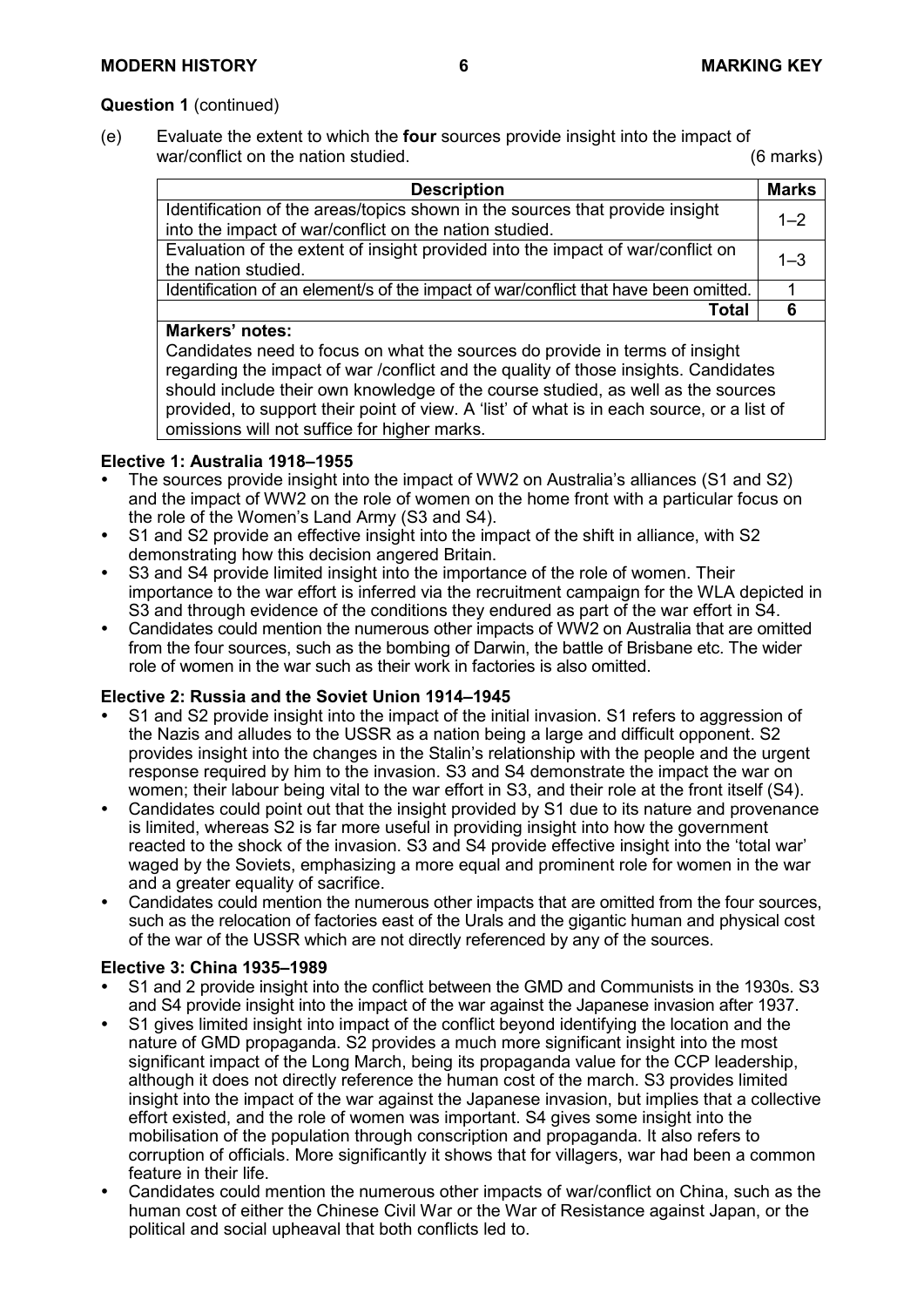# **Section Two: Essay–Unit 3 25% (25 Marks)**

Marking key for Questions 2–10.

| <b>Description</b>                                                                                                                                                                                                                                                                                                                              | <b>Marks</b>        |
|-------------------------------------------------------------------------------------------------------------------------------------------------------------------------------------------------------------------------------------------------------------------------------------------------------------------------------------------------|---------------------|
| Thesis introductory paragraph                                                                                                                                                                                                                                                                                                                   |                     |
| Introductory paragraph clearly related to the area/topic of the question, containing<br>understanding of focus and key terms of the question, which gives a clear sense of<br>the direction of the essay.                                                                                                                                       | 3                   |
| Introductory paragraph contains a few sentences outlining the theme of the essay<br>and including a simple proposition.                                                                                                                                                                                                                         | $\overline{2}$      |
| The paragraph gives a general indication that the topic is understood and includes a<br>simple proposition. The opening paragraph has a sentence or two outlining the 'who' or<br>'what; to be discussed in the essay.                                                                                                                          | 1                   |
| No evidence of this criterion.                                                                                                                                                                                                                                                                                                                  | 0                   |
| <b>Subtotal</b>                                                                                                                                                                                                                                                                                                                                 | 3                   |
| <b>Synthesised narrative</b>                                                                                                                                                                                                                                                                                                                    |                     |
| Demonstrates an understanding of the inter-relationship between events, people and<br>ideas, and continuity and change.                                                                                                                                                                                                                         | 4                   |
| Demonstrates an understanding of the narrative, for example that there are<br>relationships between events, people and ideas, and/or continuity and change.                                                                                                                                                                                     | 3                   |
| A mainly chronological narrative with some content about, for example, events,<br>people and ideas, and/or continuity and change.                                                                                                                                                                                                               | $\overline{2}$      |
| A simple narrative, not always showing an understanding of the correct chronology<br>and with minimal reference to events, people and ideas.                                                                                                                                                                                                    | 1                   |
| No evidence of this criterion.                                                                                                                                                                                                                                                                                                                  | 0                   |
| <b>Subtotal</b>                                                                                                                                                                                                                                                                                                                                 | 4                   |
| <b>Argument</b>                                                                                                                                                                                                                                                                                                                                 |                     |
| Develops a sustained and sophisticated argument which shows a depth of analysis<br>throughout the essay which is analytical, logical and coherent.                                                                                                                                                                                              | $5 - 6$             |
| Develops an argument which is analytical, logical and coherent and shows an<br>understanding of the inter-connectedness of the narrative.                                                                                                                                                                                                       | 4                   |
| Written with a sense of argument using some appropriate language of history.                                                                                                                                                                                                                                                                    | 3                   |
| The response contains a number of generalisations and statements that lack<br>supporting evidence.                                                                                                                                                                                                                                              | $\overline{2}$      |
| Disjointed discussion/argument suggests little understanding of the topic and/or<br>historic analysis of changing circumstance or continuity and change.                                                                                                                                                                                        | 1                   |
| No evidence of this criterion.                                                                                                                                                                                                                                                                                                                  | 0                   |
| <b>Subtotal</b>                                                                                                                                                                                                                                                                                                                                 | 6                   |
| <b>Supporting evidence</b>                                                                                                                                                                                                                                                                                                                      |                     |
| Detailed, accurate and relevant evidence used in a manner that assists in addressing<br>the question. In responding to an essay instruction of debate or evaluate that<br>proposition, historical evidence is used to argue for and against a view/proposition.<br>Uses and cites accurately modern sources to develop or strengthen arguments. | $7 - 9$             |
| Mainly accurate and relevant evidence throughout the essay. If quotations, sources,<br>statistics are used as supporting evidence, they are cited in some coherent fashion.                                                                                                                                                                     | $5 - 6$             |
| Some relevant and accurate evidence is provided.                                                                                                                                                                                                                                                                                                | $3 - 4$             |
| Limited evidence is provided that is sometimes inaccurate or irrelevant.                                                                                                                                                                                                                                                                        | $\overline{2}$      |
| Very limited evidence is provided or is often irrelevant or inaccurate.                                                                                                                                                                                                                                                                         | 1                   |
| No evidence of this criterion.                                                                                                                                                                                                                                                                                                                  | 0                   |
| <b>Subtotal</b>                                                                                                                                                                                                                                                                                                                                 | 9                   |
| <b>Conclusion</b>                                                                                                                                                                                                                                                                                                                               |                     |
| Draws the essay's argument or point of view together.<br>Summarises the essay's point of view.                                                                                                                                                                                                                                                  | 3<br>$\overline{2}$ |
| Is based on the essay's general focus. Is very superficial, or vaguely summarises with                                                                                                                                                                                                                                                          |                     |
| use of clichés such as 'In conclusion ' or one that just repeats the proposition<br>stated in the introduction.                                                                                                                                                                                                                                 | 1                   |
| Little to no attempt at providing a conclusion.                                                                                                                                                                                                                                                                                                 | 0                   |
| <b>Subtotal</b>                                                                                                                                                                                                                                                                                                                                 | 3                   |
| Total                                                                                                                                                                                                                                                                                                                                           | 25                  |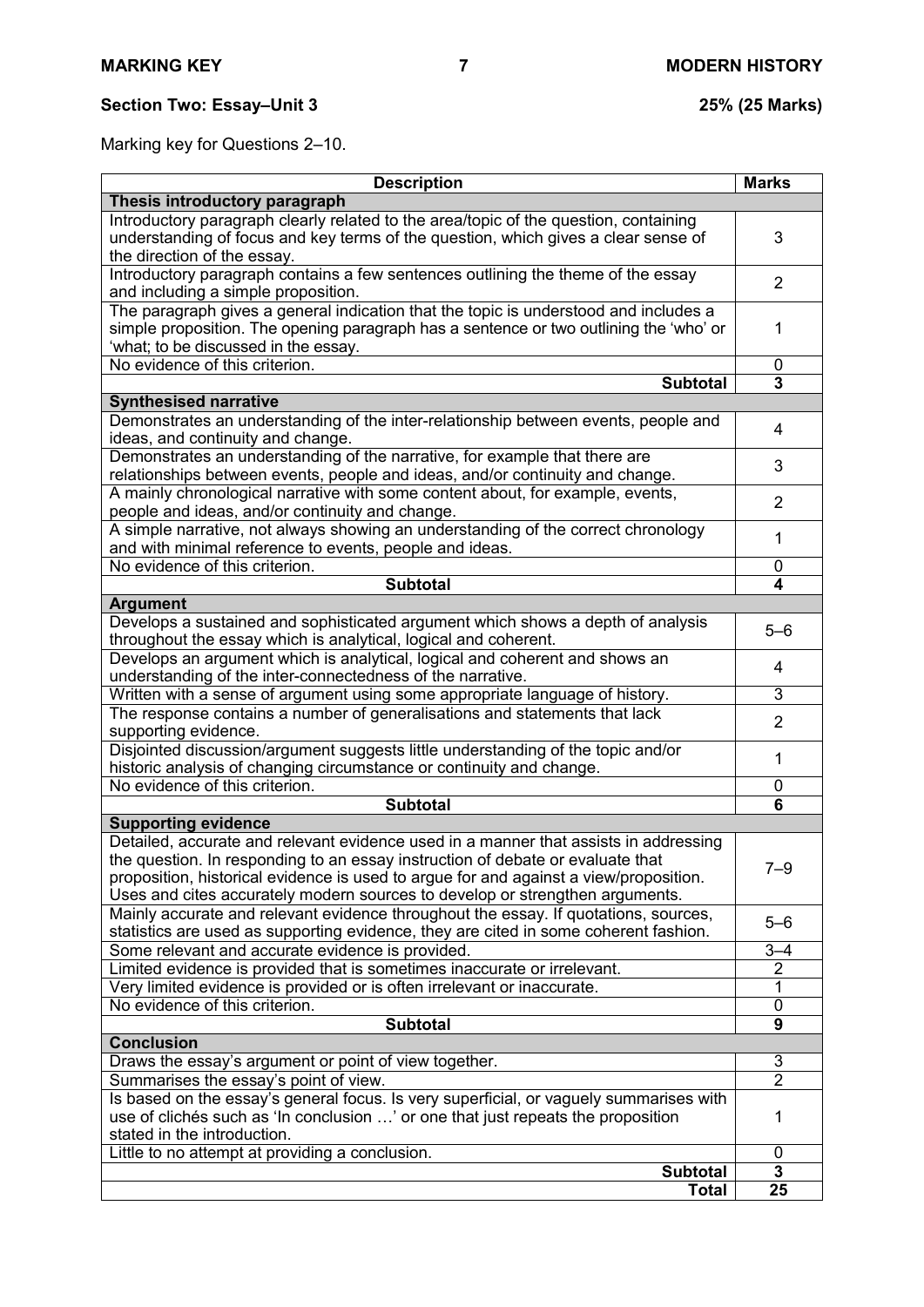#### **Elective 1: Australia 1918–1955**

Evaluate the proposition that the ideas of mateship and the ANZAC legend had a significant impact on shaping the Australian nation during the period 1918–1955.

#### **Markers' notes:**

- Candidates should evaluate the extent to which this statement is accurate or sufficient, so for the highest marks it is expected that candidates will look at the 'counter argument' to the proposition before making their conclusions.
- Candidates could legitimately discuss the origins of ANZAC legend from the Gallipoli campaign and mention the propaganda and publications associated with their glorious deeds, most notably work of C.E.W Bean. The glorification of the qualities of the Aussie digger were in part where the idea of mateship became so influential.

Evidence to support the statement that ANZAC/mateship had a profound influence could include:

- Anzac Day became public holiday between 1921–27. Candidates could argue that Anzac became a defining characteristic of the new nation. The ANZAC legend was linked to being pro Empire, and its power and resonance can be reflected in conservative political dominance over the majority of the period 1918–55. It also shaped the nation by being divisive, with returned servicemen seeing anti conscriptionists etc as traitors. Aboriginal soldiers were also omitted from the Anzac legend.
- Evidence to support a counter argument (that the influence of the Anzac legend/mateship was insignificant) could include the argument that the concepts of the Anzac legend and mateship were largely symbolic and used for political means and had little impact on or resonance for most ordinary Australians. Candidates could highlight (and provide some details) on a range of other events and factors such as the Great Depression and WW2 that were more impactful in shaping the nation over the period of study.

# **Question 3 (25 marks)**

Analyse the political responses to the Great Depression in Australia.

#### **Markers' notes:**

- Candidates could briefly set the context of Great Depression, from Wall St Crash to US depression and its impact on global markets. Australia hit very hard with reliance on overseas trade and investment. 30% unemployed by 1932 etc.
- The central feature of the political response to the Great Depression in Australia was the deep-seated division within and between the political parties on how to deal with the crisis and the resultant major split in the Labor government at the national level. Candidates could discuss the different plans forwarded to address the crisis and the eventual adoption of the Premiers' Plan in June 1931.
- Candidates should also analyse the collapse of the Scullin government, deeply divided on whether to approve the 'Premiers' Plan', and Labor's failure to regain power at the federal level until 1941. Earlier attempts by the Scullin Government to deal with the depression by credit creation were blocked by a hostile Senate in Parliament and by the Commonwealth Bank.
- Candidates could also discuss the political debate over how to deal with the debt owing to English bondholders and the controversy of the Niemeyer plan. This dispute led to the Lang Laborites precipitating the fall of the Scullin government and subsequently to Lang being dismissed as NSW Premier by the State Governor.
- At the state level, most incumbent governments also lost power to their opponents as a result of the depression. In New South Wales a further political response was the formation of the New Guard. In Western Australia the political responses included the strong 'yes' vote in the secession referendum.
- The political response can be seen to have gradually reduced the blight of unemployment, but 10% were still out of work in 1939. Measures to stimulate the local economy through tariffs etc were limited in impact with the export based economy having to rely on the global economic recovery to take place.

**Question 2 (25 marks)**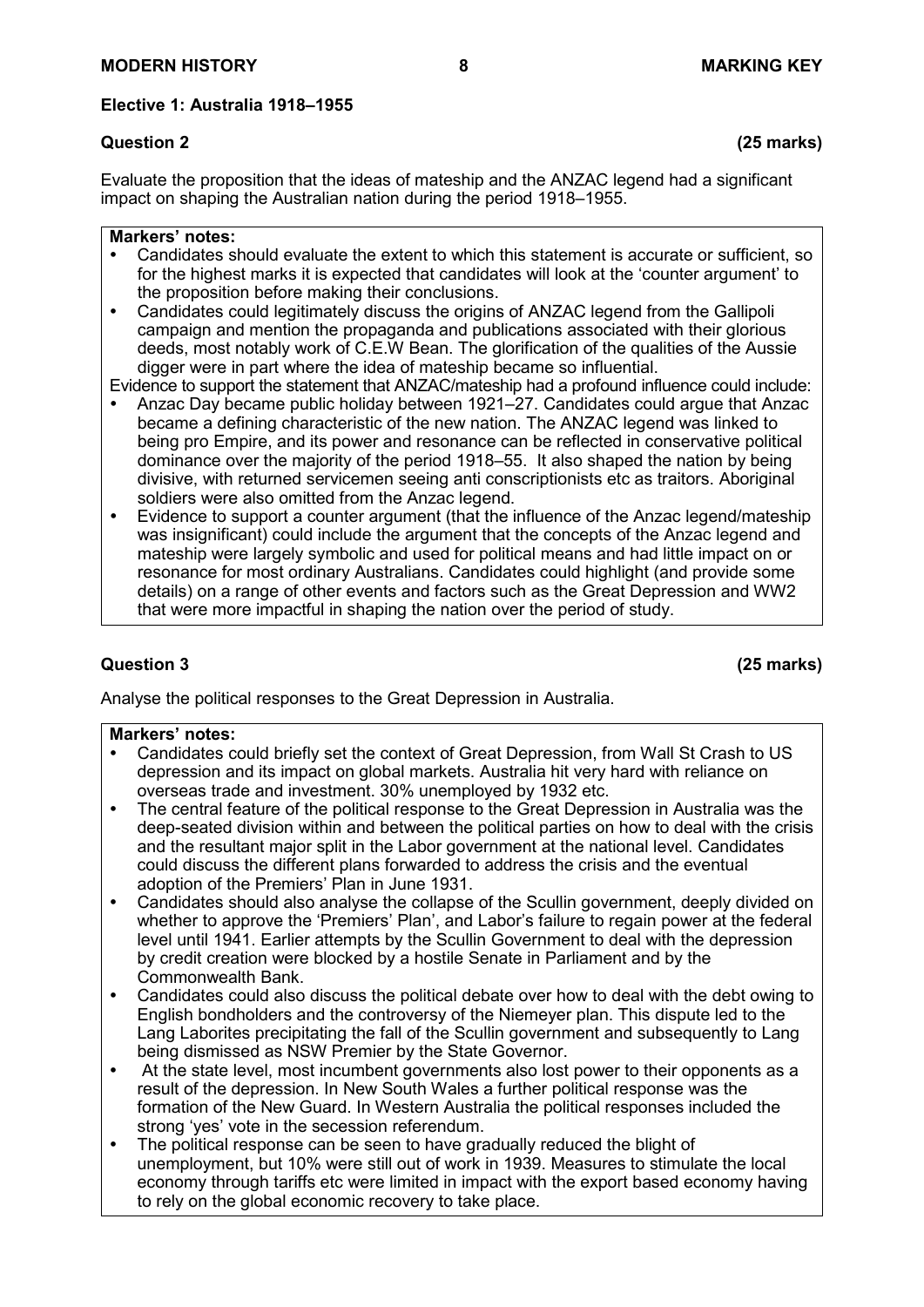Assess the extent of change experienced by either women **or** Aboriginal and Torres Strait Islander peoples during the period of study.

#### **Markers' notes:**

Candidates to focus on one or the other of these groups. If a candidate covers both, markers should reward/mark the fullest/best part of the answer (covering one of the groups) and discount the other part of the essay.

### **Aboriginal and Torres Strait Islander peoples:**

- Candidates could discuss some changes over the period, for example the start of protest movement with events such as the 'Day of Mourning' 1938. Activist groups such as the Australian Aborigines League were established and the first walk off the land happened in 1938 in Cumeroogunga NSW.
- Another more negative change was the development and implementation of an assimilation policy during the period, with the attendant consequence and horror of the 'stolen generation'. In the 1930s amended *Protection Acts* were passed to control movement of Aboriginal and Torres Strait Islander peoples within states.
- Political change was slow. Citizenship was granted in stages by the states. The 1948 Citizenship Act still didn't allow Aboriginal people to vote in Federal elections or many state elections (such as WA) and Aboriginal people were not entitled to pensions or other elements of welfare.
- Candidates could emphasize that the period was characterised more by continuity than change. Aboriginal and Torres Strait Islander peoples remained economically disadvantaged over the period, massacres continued such as Coniston 1929. Social exclusion continued: eg Aboriginal and Torres Strait Islander soldiers denied war service benefits or access to the soldier settlement Scheme.

#### **Women:**

- Candidates could discuss the limited amount of change in employment where women were still underrepresented with some exceptions such as in textiles and education.
- During the war there was extensive change with women encouraged to enter a wide range of industries, but this change was reversed in the period 1945–55 there was a move to return women back to the homemaker role, (e.g retrenching women from the civil service).
- Candidates could argue that after the war employment rates were trending upwards although at the end of the period only 23% of workforce were women.
- Politically the period saw greater representation for women. Edith Cowan was elected to WA legislature in 1921 and Dorothy Tangney and Edith Lyons elected to Federal parliament in 1943.
- Over the period women became better organised politically. The United Association of Women was set up 1929 and the Union of Australian Women was established in 1950. There was increased prominence of women's rights with International Women's day gaining prominence.
- Candidates could legitimately argue that the period 1918–55 was characterised more by continuity than change. Women remained predominantly homemakers with limited social mobility or freedom. Equal pay and opportunity was not achieved in this period.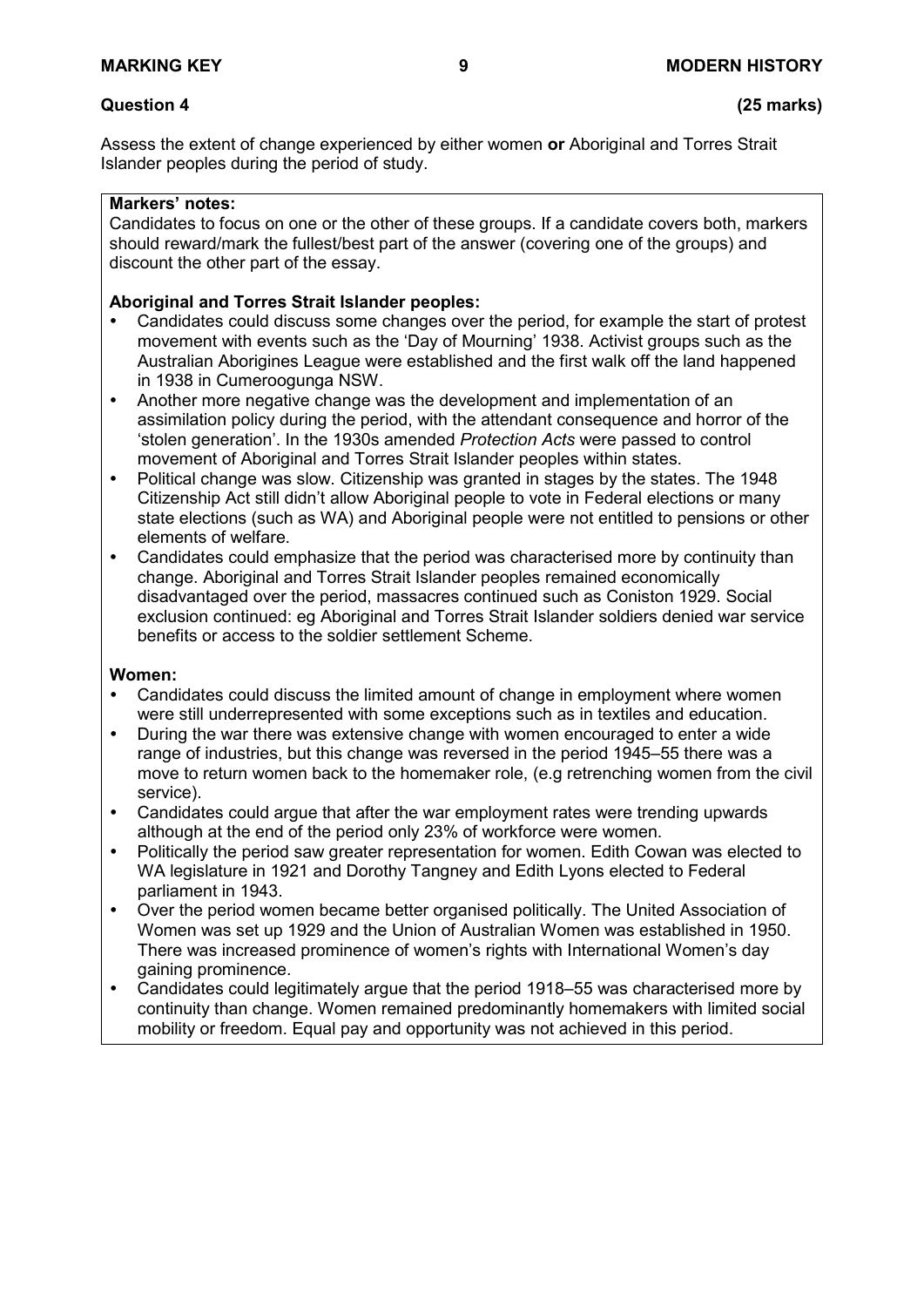# **Elective 2: Russia and the Soviet Union 1914–1945**

Evaluate the proposition that the ideas of Marxism were never truly implemented in Russia during the period 1917–1945.

#### **Markers' notes:**

- Candidates should evaluate the extent to which this statement is accurate or sufficient, so for the highest marks it is expected that candidates will look at the 'counter argument' to the proposition before making their conclusions. For higher marks candidates would be expected to outline some of the key ideas of Marxism in their responses. For example, the destruction of capitalism and the 'triumph' of the proletariat and the crushing of the bourgeoisie, collective ownership and equality.
- Evidence to support this statement could include the nature of many Bolshevik policies during the Civil War period, such as the return of hierarchy and discipline in the Red Army, and the requisitioning of grain from peasants which saw this group again repressed and exploited. Candidates could also discuss the re-emergence of social class and inequality and a partial return to capitalism through Lenin's New Economic Policy.
- Under Stalin's rule, the manner in which his economic policies were carried out were not in keeping with Marxist ideals. The harsh working conditions faced by peasants and the proletariat were a far cry from the Marxist ideal that exploitation of these groups would cease. During WW2 Stalin reduced the assault on religion, and therefore moved away from the Marxist idea of an atheist state.
- Evidence to support a counter argument include the decrees of the initial months of Bolshevik rule many Marxist ideas were introduced such as land redistribution, reduced influence of the church and nationalisation of large factories.
- In the period until 1941, there was a sustained commitment by the Communists to suppress religion in the name of an atheist state and the planned economy that developed under Stalin did match Marxist ideals to some extent.
- More able candidates may conclude that Marxist ideals were generally used if they would help the Bolsheviks to consolidate their power, however if other methods were likely to be more effective in achieving major policy goals, they would be used.

# **Question 6 (25 marks)**

Analyse the reasons why the Bolsheviks were able to overthrow the Provisional Government in October 1917.

#### **Markers' notes:**

- Candidates are to focus on the October Revolution and not that of February. Discussion of autocracy under Tsar Nicholas II is not required for this question. A brief overview of events is acceptable but for higher marks candidates must analyse the reasons for the revolution and look at the roles of the Provisional Government and the Bolsheviks.
- Candidates may discuss the impact of the Provisional Government continuing with the disastrous war, its failure to address inflation and shortages of goods and the predominantly bourgeois make-up of the Provisional Government.
- Candidates may discuss how new freedoms (eg, freedom of speech and the press) granted by the Provisional Government assisted opponents such as the Bolsheviks and led to wider public criticism of the regime.
- With the return of Lenin to Russia in April 1917, support for the Bolsheviks increased rapidly. Candidates should focus on discussing how Lenin's actions and promises translated into growing support including the 'Peace, Bread and Land' slogan, his promise to end involvement in WW1 and promises to the proletariat in terms of factory organisation and rights under Bolshevik rule.
- Lenin's insistence that the Party follow his plan for immediate revolution contrary to Marxist theory is important, as is his creation of a unified, disciplined party willing to follow his plans can be discussed.
- The Bolshevik's ability to take advantage of opportunities can also be discussed eg, Kornilov Revolt, as can their creation of a disciplined and committed Red Guard and its role during the seizure of power.

# **Question 5 (25 marks)**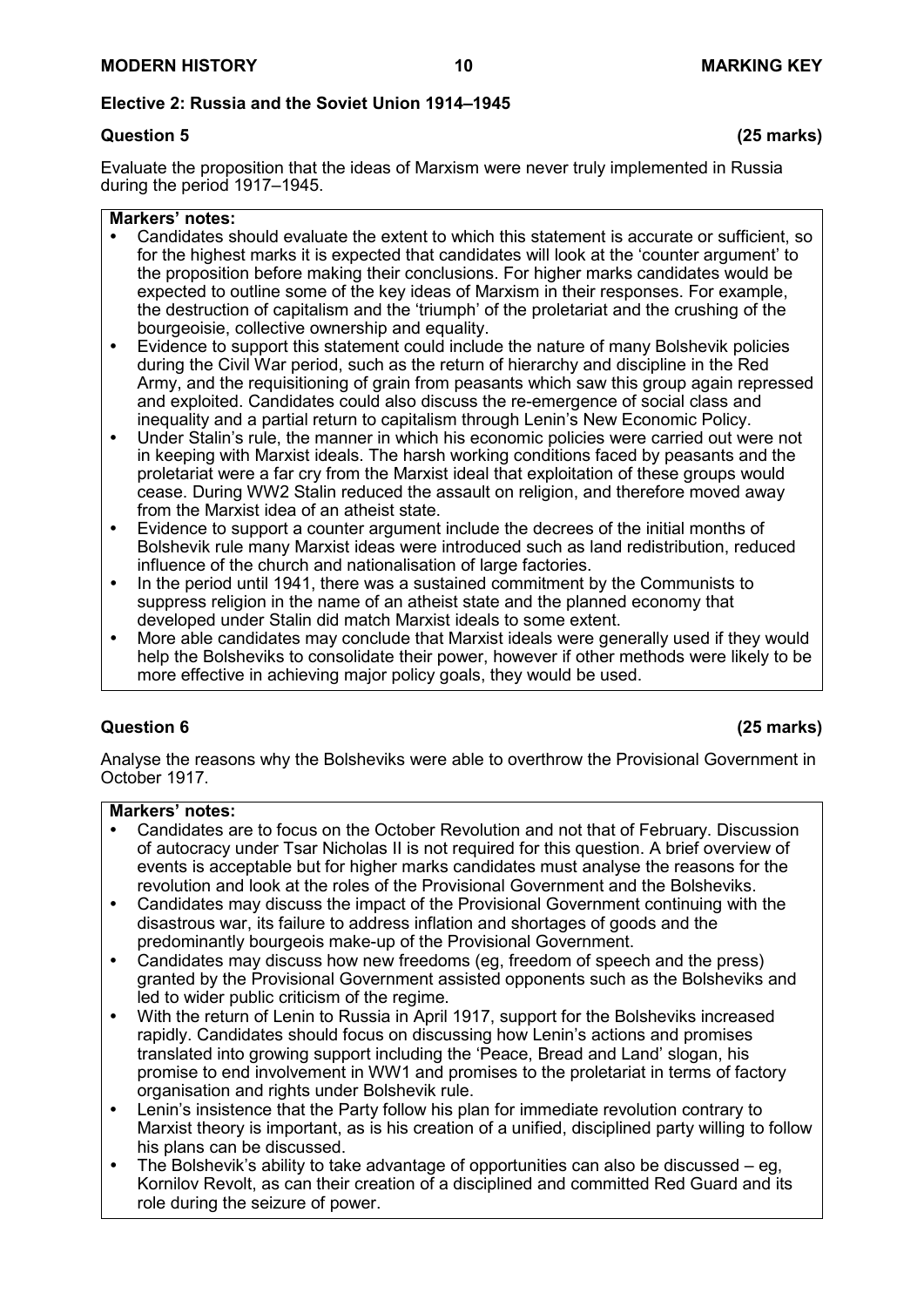# **Question 7 (25 marks)**

Assess the extent of change experienced by either women **or** peasants in Russia and the Soviet Union during the period of study.

#### **Markers' notes:**

Candidates to focus on one or the other of these groups. If a candidate covers both, markers should reward/mark the fullest/best part of the answer (covering one of the groups) and discount the other part of the essay.

#### **For women:**

- Candidates can briefly outline the position of women under the autocratic rule of the Tsar but should focus mostly on the changes that occurred following the Bolshevik revolution in 1917. This can be used as a point of comparison for latter discussion points.
- Candidates could mention initial reforms by the Bolsheviks such as legalising divorce and abortion and how this improved their position in the short term, however there was a return to hardship for many women during the time of the Civil War as conflict and food shortages were widespread. There were limited changes for women in rural areas during the 1920s as they continued to experience traditional roles in peasant households.
- During the Stalinist era in the 1930s women saw themselves increasingly in the workforce in areas that were traditionally dominated by males. Candidates may discuss examples of this and use these examples of change. Despite this change, many women retained traditional roles around the home and therefore their increasing presence in the workforce was not always viewed as emancipation. Stalin's return to conservative values also saw women increasingly trapped in traditional roles as things such as divorce and abortion were made much more difficult.
- It can be argued that WW2 brought great changes for Soviet women as their labour and patriotism were needed to help ensure victory. Women entered the armed forces in large numbers and took on new roles within the military that made a real contribution to victory.

#### **For peasants**

- Candidates could make brief reference to the position of peasants under the autocratic rule of the Tsar but this should not be the focus of the essay, rather used as a point of comparison for later time periods.
- Candidates could mention short-term changes under Lenin through redistribution of land in 1917, but this was quickly followed by grain requisitioning which led to famine in the countryside. Better candidates may suggest this requisitioning represented a step backwards for peasants followed by an improvement in their lives through the introduction of NEP in 1921.
- The period of Stalin's rule saw many peasants return to a situation similar or worse to that under Tsarism. The rise of collective farms saw them disadvantaged, experiencing hardship and famine in some areas. Topics such as collectivisation and dekulakisation, repression by the NKVD can be discussed. The methods used to control peasants, including propaganda and coercion can be included. The deportation of many peasants accused of being kulaks can be included along with many peasants moving to cities and living under the conditions of industrialisation and its largely negative impact on peasants' lives can be discussed.
- Candidates may also discuss the suppression of religion in the 1920s and 1930s had some impact on peasants' way of life, although increasing numbers replaced worship of God with a worship of Lenin and Stalin (eg., portraits replaced icons)
- Candidates could legitimately identify a theme of continuity in terms of lack of power, repression, hardship and low living standards when compared to their position in earlier times.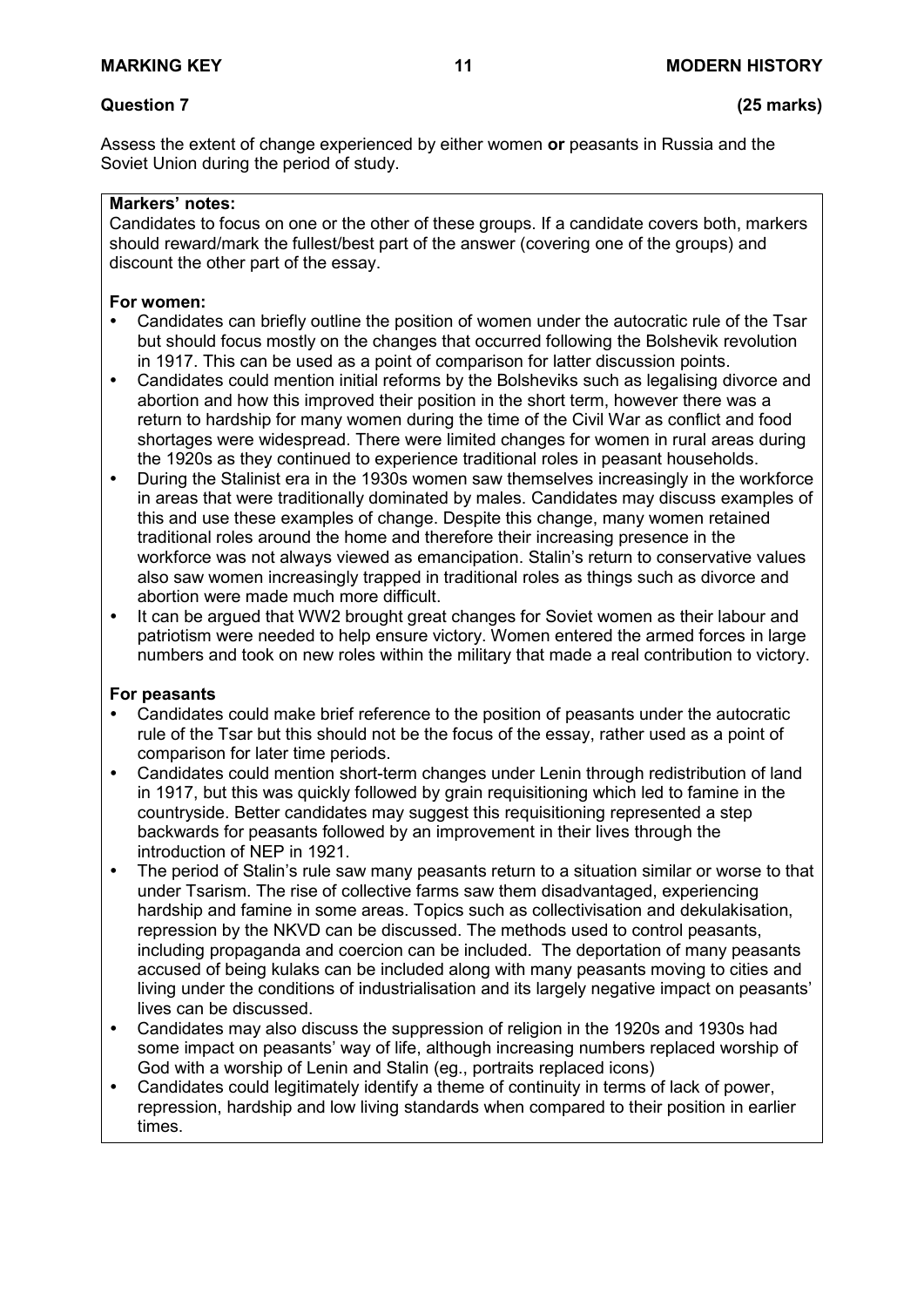# **Question 8 (25 marks)**

Evaluate the proposition that the ideas of Marxism were never fully implemented in China during the period 1949–1989'.

#### **Markers' notes:**

- For an effective evaluation eliciting the higher marks it is expected that candidates will look at the 'counter argument' to the proposition before making their conclusions. Candidates would be expected to outline some of the key ideas of Marxism.in their responses. For example, the destruction of capitalism and the 'triumph' of the proletariat and the crushing of the bourgeoisie, collective ownership and equality.
- Evidence to support this statement could include while claiming to be Marxism, Mao made significant modifications to suit the Chinese circumstances, with elements of Legalism and Confucianism. Mao claimed peasants could be considered part of the working class and focused on the mass movement to bring about industrialisation. Later, Deng's Four Modernisation program embraced market forces to build China's economy.
- Evidence to support a counter argument include a focus on class warfare, as evident in struggle sessions and the Cultural Revolution. Candidates may question whether this was more about exerting Mao's control rather than eliminating classes.
- A desire to industrialise China through reforms to increase agrarian production and build heavy industry.
- Reforms to the rights and status of women, beginning with marriage laws; collectivisation of land bears links with Marxist ideas, but this was rolled back by Deng to increase productivity. In addition, the role of China in supporting worldwide revolution by supporting communist parties in the region over the period.

# **Question 9 (25 marks)**

Analyse the reasons behind the student protests and the Tiananmen Square Massacre in 1989.

- Better responses will clearly demonstrate the link between the longer-term causes and the student protests and the ensuing massacre.
- Candidates could discuss Deng Xiaoping's introduction of the Four Modernisations in 1978, which was viewed as a roll back from rigid adherence to socialist concepts. However, Deng had no desire to modernise the political system, instead he bolstered the control of the CCP through the Four Cardinal Principals such as upholding the leadership of the CCP, democratic dictatorship. This was viewed as not going far enough and increased discontent.
- Economic reforms increased the middle class (from 1% in 1980 12% in 1997) through the expansion of industry and commerce who start to embrace Western style products, but not everyone benefited, and inflation reduced workers real wages. There was an increased number of university graduates, but limited jobs often reserved for party faithful, which furthered discontent.
- The democracy movement evident in 1970s, imprisonment of Wei Jingsheng who posted criticism of the government's foreign policy on the 'democracy wall', near Tiananmen Square in 1979. Demonstrations by university students occur sporadically in the 1980s, Hu Yaobang (CCP general secretary) removed in 1987 for criticising the slow pace of political change and feeding student criticism. His death in 1989 sees him promoted as a symbol of resistance for the students, large crowds gather at Tiananmen Square.
- A petition is refused by Premier Li Peng and leads to sit-ins by protestors, hunger strikes. Gorbachev's visit brought a large media presence. Zhao Ziyang (government official) tried to placate the students, he was replaced, and Li Peng declared martial law. Support grows and Beijing residents prevent troops from entering Tiananmen Square. Deng Xiaoping and President Yang Shangkun sent in 350 000 PLA soldiers to deal with the protestors, leading to many deaths and the iconic 'tank man' stand-off.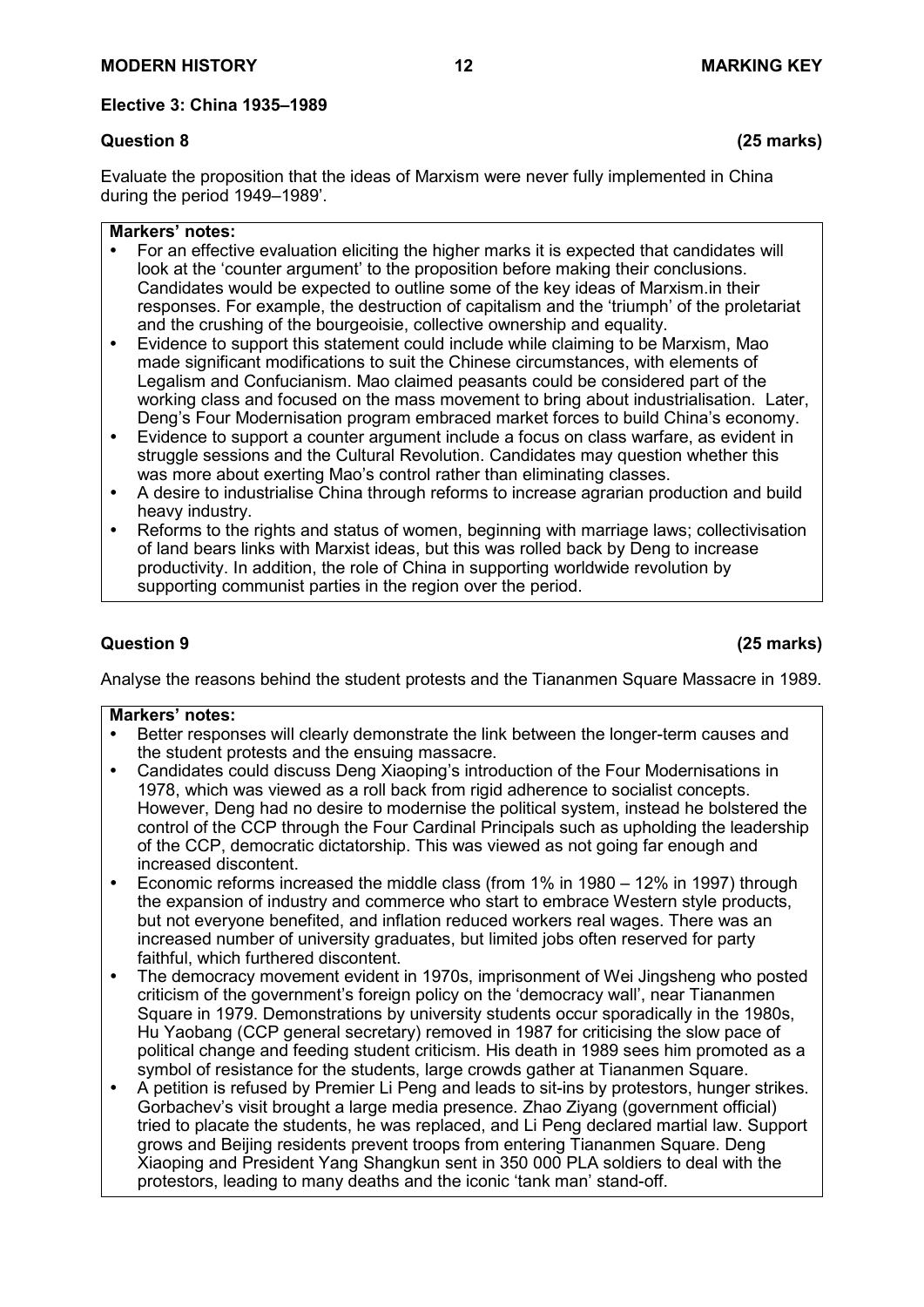# **Question 10 (25 marks)**

Assess the extent of change experienced by either industrial workers **or** rural peasants in China during the period of study.

#### **Markers' notes:**

 Candidates to focus on one or the other of these groups. If a candidate covers both, markers should reward/mark the fullest/best part of the answer (covering one of the groups) and discount the other part of the essay.

#### **Industrial workers**

- This group was limited in size prior to communist takeover, GMD had focused on urban areas with some attempts to modernise China, but workers didn't really benefit.
- First Five-Year Plan emphasises rapid industrialisation, workers and factory owners encouraged/forced to sell companies to the state; by 1956 67.5% of modern industry ws under full state control, workers encouraged to speak out against corrupt CCP officials in 100 Flowers Campaign.
- Great Leap Forward leads to much competition to fulfil quotas, impacts on workers. Promises of improved housing, health care and education for workers and their families does not eventuate, conditions are quite dire, population influx to the cities as people are moved to increase the workforce leads to overcrowding, workers live in dormitories with poor sanitation, negligible safety standards, former peasants moved into rural factories and undertake backyard furnace production. Workers affected by the lower agricultural production with the emphasis on crops rather than animal production that required more farming land, leading to poor nutrition.
- Workers were encouraged to participate in Cultural Revolution, forming Red Guard units, disrupting industry, also resulting in conflict.
- Deng's Four Modernisations led to incentives for workers, industry decentralised, production in consumer goods increased, and an emphasis in experts helping contribute to the rise of a middle class.

#### **Rural peasants**

- This group made up 88% of population prior to communist takeover, exploited by landowners, previous Chinese armies, and warlords. Mao believed that anyone oppressed could be counted as members of the proletariat, and experimented in Jiangxi province, inviting peasants to organise the region into a soviet with peasant associations, ending usuries, introducing literacy and education programmes and providing basic medical services.
- In 1949 the initiatives from Yan'an were extended, mutual aid teams modified to higher agricultural cooperatives, farming practices change, peasants initially resisted giving up land prior to first Five Year Plan in 1953, by 1956 88% of peasants households were in cooperatives, peasants encouraged to speak out against corrupt CCP officials in the 100 Flowers Campaign, Great Leap Forward collectives forced to convert to communes, large scale undermining of traditional family and community life, people ate collectively, children looked after collectively, there were riots and rebellion amongst some communities but they were suppressed.
- The Four Pest Campaign such as war against sparrows had a negative impact on agriculture. Peasants affected by the lower agricultural production which emphasised crops rather than animal production and led to poor nutrition, reduced ability to farm and further food shortages.
- The Four Modernisations led to village communes being replaced with village households given plots of land.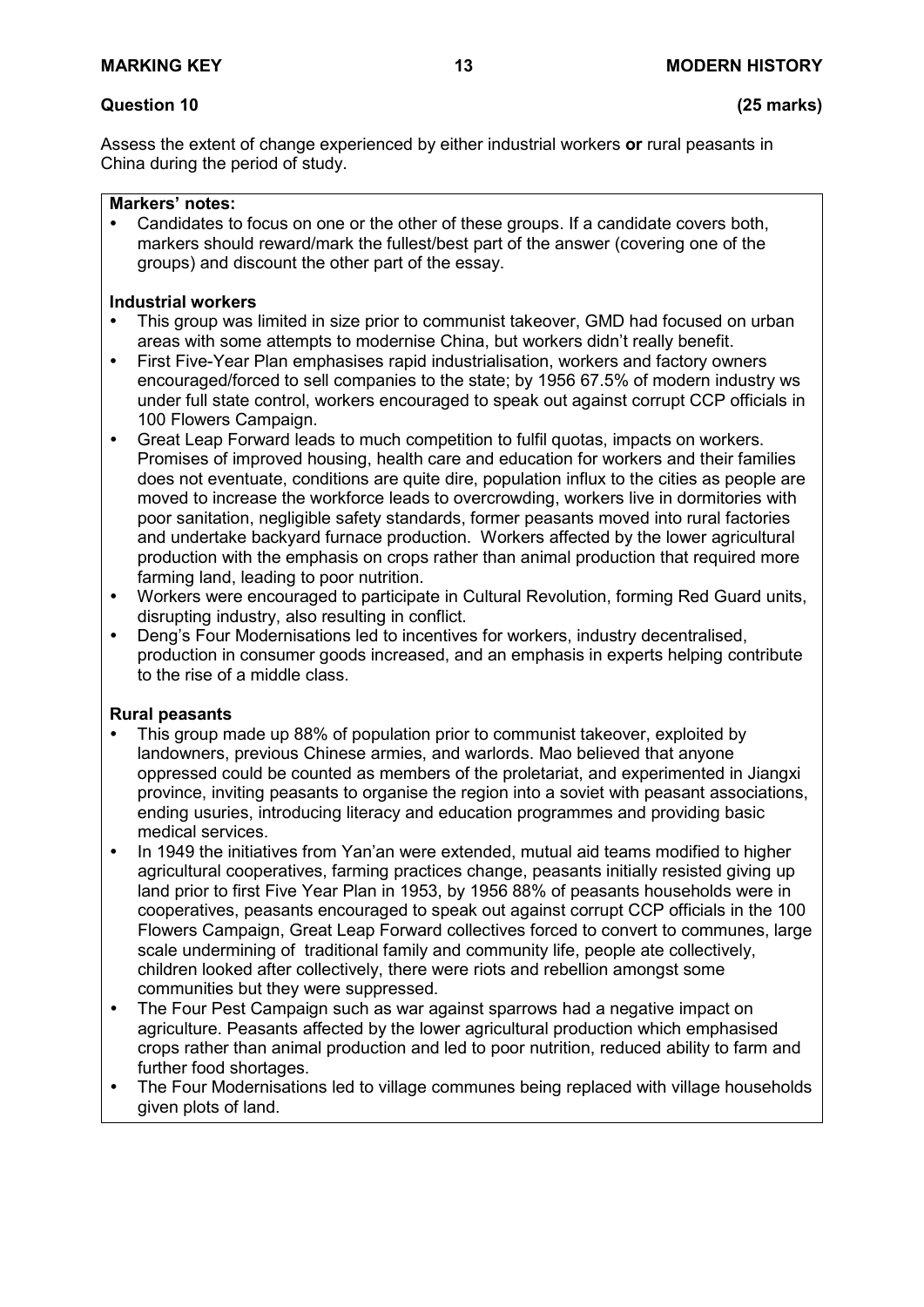# **Section Three: Source analysis–Unit 4 25% (25 Marks)**

**NOTE:** When marking a candidate's work in this section:

- 1. Not all points necessarily need to be in an answer for the candidate to gain full marks.
- 2. Reward each salient point made by the candidate. Candidates may make different valid points of interpretation.
- 3. Candidates are expected to refer to relevant supporting evidence from the sources.

# **Question 11 (25 marks)**

(a) Identify and explain the message of Source 1. (3 marks)

| <b>Description</b>                      | <b>Marks</b> |
|-----------------------------------------|--------------|
| Identifies the message/s of the source. |              |
| Explains the message/s of the source.   | 1–′          |
| Total                                   |              |

### **Markers' notes:**

Look for the message of the source. Candidates need to:

- identify the message.
- explain the representation or opinion being expressed and provide evidence from the source to support the response.

# **Elective 1: The changing European world since 1945**

- The message of Source 1 is that the Marshall plan (and Western capitalism) is superior to the Communist alternative.
- The cartoon depicts communist farmers forced to work manually due to the absence of machinery that is evident over in the west as a result of the Marshall plan. The cartoon pokes fun at Stalin's attempt to justify the absence of machinery as avoiding 'mechanical problems' of western machinery.

### **Elective 2: Australia's engagement with Asia**

- The message of Source 1 is that Australia is belatedly entering into trade relationships with China and is motivated/impressed by China' wealth/ability to purchase Australian goods – in this case wheat.
- The cartoon depicts the trading relationship being new through the caption and identifies the financial importance through reference to the 'colour of your money' and the 60 million dollar deal shown in the cartoon. The beginnings of a friendly relationship between the two nations is represented through the handshake and frivolity. The cartoonist is making a comment about the importance and priority of economic issues in Australia's relationship with China.

- The message of Source 1 is that the closure of the Suez Canal has cut the oil supply to a trickle and that nations around the world are at the mercy of President Nasser, of Egypt who is controlling supply.
- Nasser appears to be enjoying the control he has whilst the other nations including the USA and Britain look worried about their access to oil. The limited supply is reinforced by the small size of the petrol cans that each nation has in their hands. Candidates may acknowledge that Nasser is shown in his military uniform which suggests it is an aggressive move by Nasser and control of the oil is based on force of arms.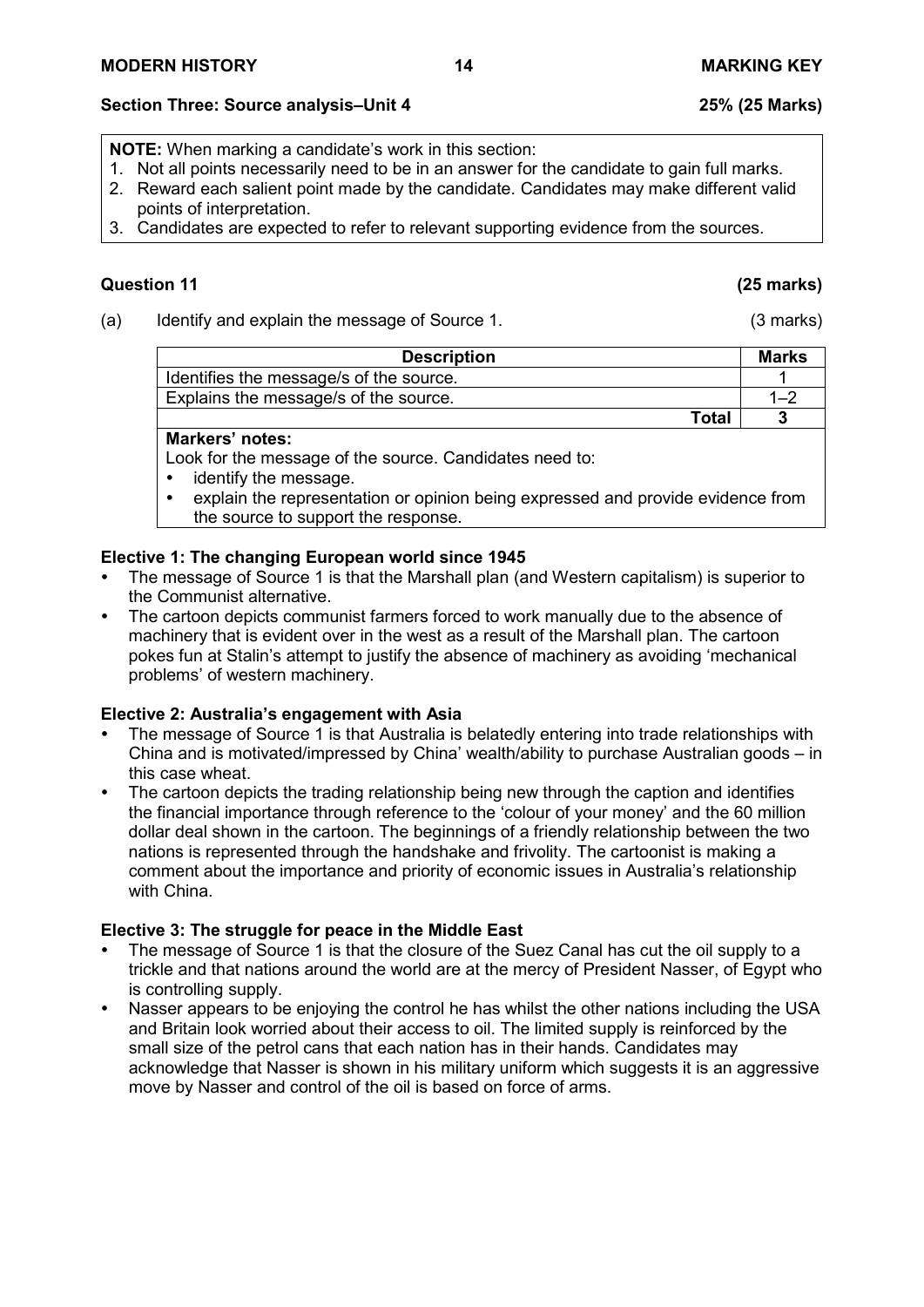#### (b) Compare and contrast the purposes of Source 1 and Source 2. (6 marks)

| <b>Description</b>                                                    | <b>Marks</b> |
|-----------------------------------------------------------------------|--------------|
| Articulation of the purpose of Source 1.                              |              |
| Articulation of the purpose of Source 2.                              |              |
| Identification of elements of comparison and contrast between the two |              |
| sources.                                                              |              |
| Total                                                                 |              |

#### **Markers' notes:**

This question focuses on the reasons for the construction of the sources, and what they aim to achieve. Candidates need to:

- identify the issue/event/subject of each source.
- identify the likely purpose for which the source was constructed.
- use evidence from the source to support the response.<br>• explain how the sources compare (are similar) and con-
- explain how the sources compare (are similar) and contrast (are different) in terms of their purpose. A stronger answer will integrate comparisons and contrasts with the discussion of purpose.

#### **Elective 1: The changing European world since 1945**

- The purpose of S1 is to assert the superiority of the Marshall plan and to poke fun at the Soviet system and its reliance on cruel manual labour. As it was published in the US it could also be to galvanise support for the Marshall plan amongst the public.
- The purpose of S2 is to establish the goals and ideals of the Treaty of Rome that will bind the countries to the vision of Europe.
- Both sources are asserting the superiority of a particular set of ideas: the Marshall plan and western capitalism in S1 and the European ideal in S2.
- A contrast in the purpose is that Source 1 aims to entertain and ridicule whereas Source 2 aims to unite and inspire.

#### **Elective 2: Australia's engagement with Asia**

- The purpose of S1 is to emphasise that Australia's new trading relationship with China will be beneficial for Australia economically.
- The purpose of S2 is to justify the government's economic relationship with Japan and convince Australians that establishing trade agreements with Japan is of great benefit to Australia. S2 also has the purpose to reassure Australian that the increasing economic cooperation with Japan presents not a threat, but an opportunity for the nation.
- Both sources aim to emphasise the importance and benefits of trade with Asian nations in the post-war period in terms of Australia's economic situation.
- A contrast in the purpose is that S1 aims to show the benefits of trade will flow primarily to Australia. There is no attempt to indicate the impact for China unlike S2 which aims to show that both Australia and Japan benefit from these trade agreements. Unlike S1, S2 also aims to point out that without this trade, Australia may be in a less well-off position economically.

- The purpose of S1 is to communicate to readers that the world's oil supply is being impacted by the decision to close the Suez Canal and to demonstrate that Nasser is being dictatorial.
- The purpose of S2 is to galvanise support from the Egyptian population by appealing to their nationalism. It also serves to justify the actions of closing the Suez Canal by emphasising imperialist exploitation of Egyptian resources.
- Both sources have the purpose of communicating that Egypt has a key role but also the upper hand in this crisis.
- A contrast in the purpose is that S1 criticises Nasser and shows the foreign powers as victims of him, whilst S2 justifies and defends his actions, arguing that the Egyptian people have been the victim of imperialism and exploitation.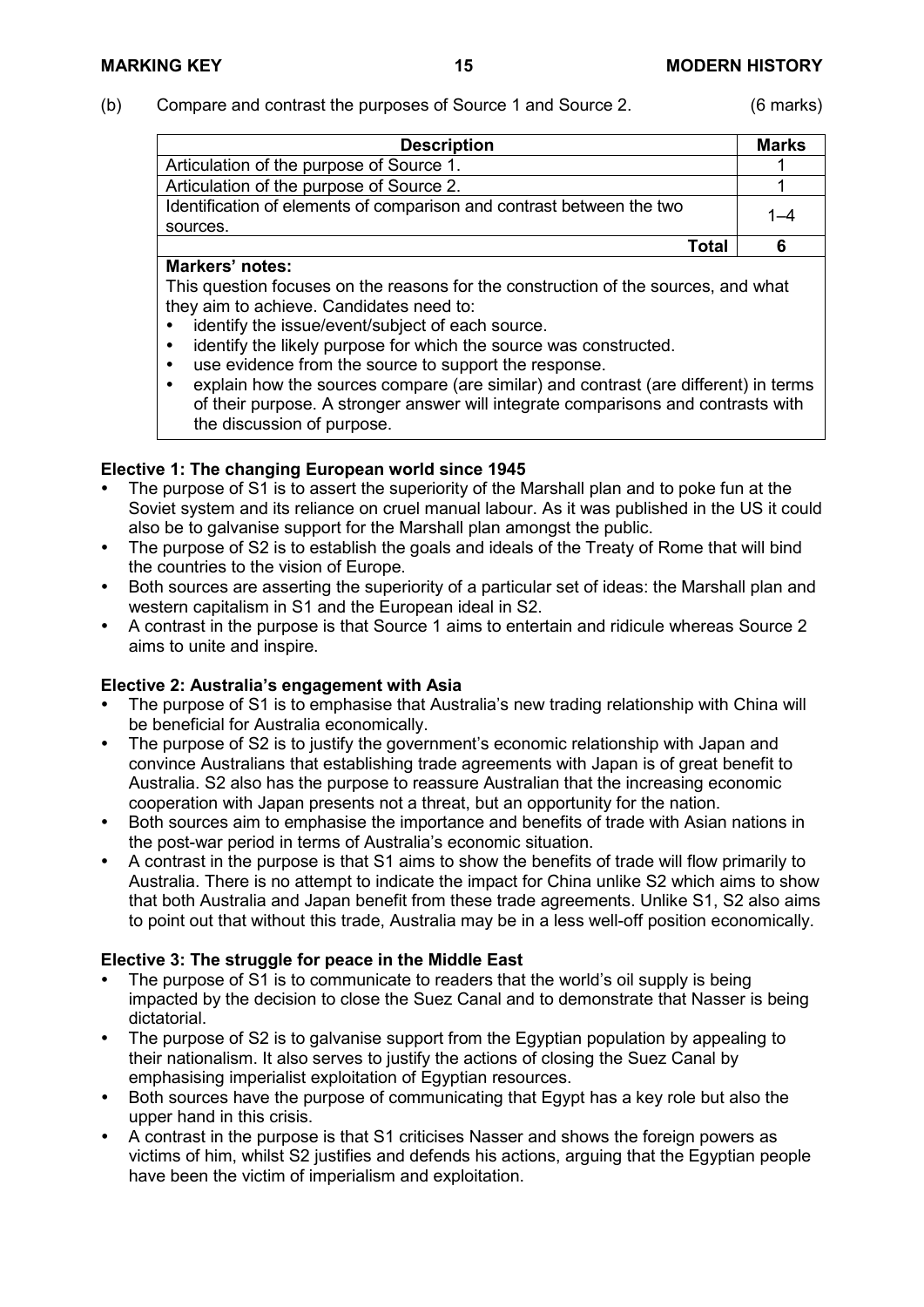#### **Question 11** (continued)

(c) Explain the historical context of Source 3. Include the relevant events, people and ideas<br>depicted or represented in the source. (3 marks) depicted or represented in the source.

| <b>Description</b>                                                                        | <b>Marks</b> |
|-------------------------------------------------------------------------------------------|--------------|
| Identify the focus of the source.                                                         |              |
| Explain specific details of the focus of the source: events/people ideas<br>dates/places. | $1 - 2$      |
| Total                                                                                     |              |

#### **Markers' notes:**

This question is concerned with the historical context in which the source is located. For full marks candidates must focus on explaining the context of what is depicted the source and not a more generic discussion of related historical events.

### **Elective 1: The changing European world since 1945**

- The context of S3 is the Schuman declaration that was an important event in the development of European movement.
- The Schumann declaration led directly to the establishment of the European Coal and Steel Community which then in turn developed into the EEC via the Treaty of Rome.
- A key idea underpinning the declaration is that France and Germany should work together after a century of conflict. Key individuals are Schuman himself (French minister), Jean Monnet and Konrad Adenauer – all seen as founding fathers of Europe.

#### **Elective 2: Australia's engagement with Asia**

- The context of S3 is the formation and growing importance of APEC by the early 1990s.
- APEC was formed in 1989 under the leadership of Bob Hawke to increase economic cooperation and free trade between nations in the Asia Pacific region and was a response to trade blocs being formed in other parts of the world.
- APEC included vital Australian trading partners such as Japan and China and was viewed as a successful way to improve communication, cooperation and living standards in member countries. The formation of APEC coincided with a time of much greater importance of trade with Asia compared to other parts of the world as Asian economies modernised and increased production of consumer goods highly sought after in Australia.

- The context of S3 is the Oil Crisis of 1973–74, caused by OAPEC's oil embargo on many western nations.
- This action was a response to the Yom Kippur / Ramadan War was (October 1973), a failed attempt by Arab states (namely Egypt and Syria) to regain territory occupied by Israel after the Six Day War of 1967. The objective was to force the USA and other countries to put pressure on Israel to withdraw from occupied territories, seized in previous conflicts such as the Sinai and Golan Heights.
- Countries targeted in the Oil Embargo included the USA, the Netherlands, Britain, France. The result was a noticeable reduction in oil exported to these countries and an increase in the price of petrol.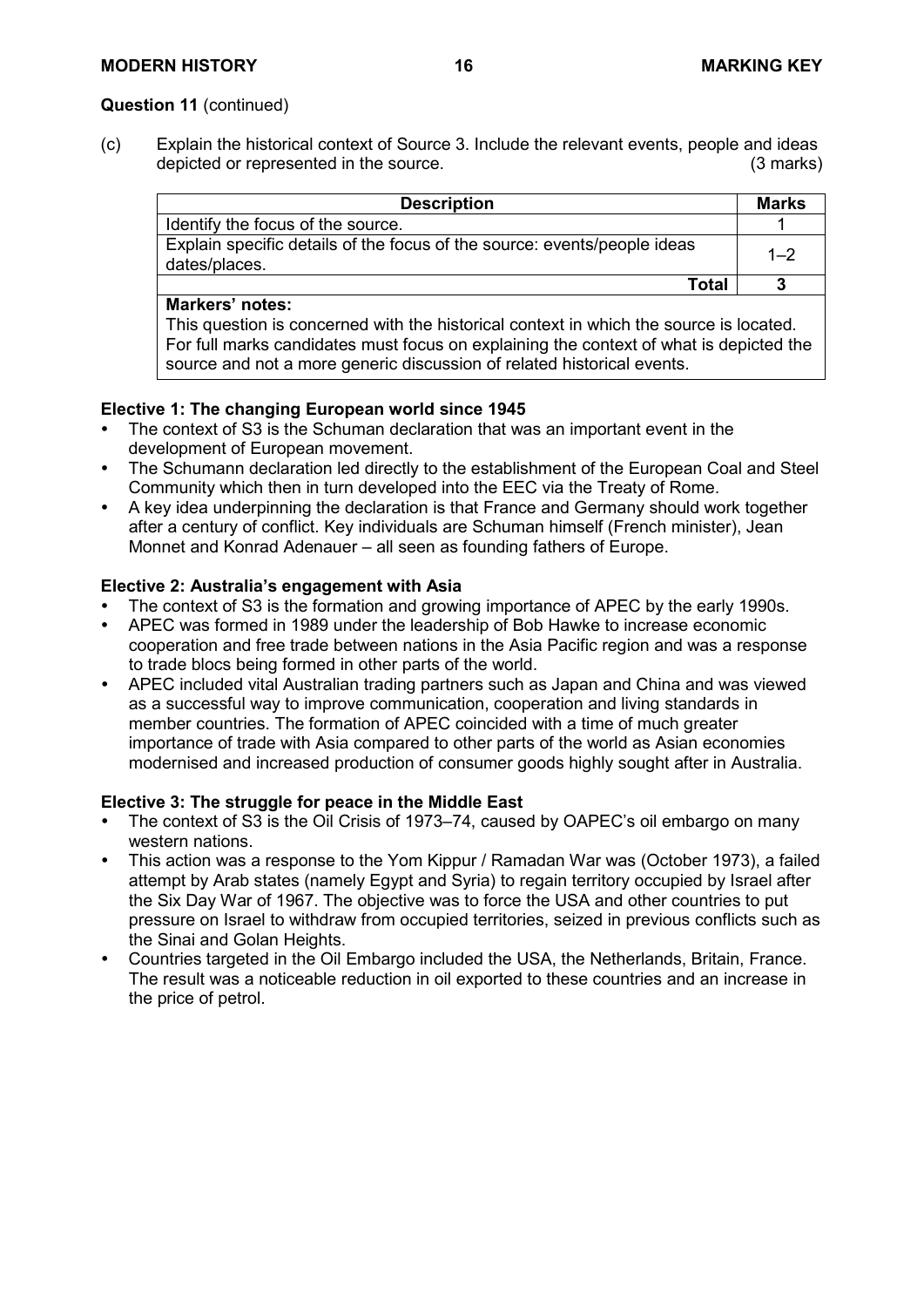(d) Identify how, and discuss why, Sources 3 and 4 are contestable. (6 marks)

Your answer should identify elements of contestability within the source material and discuss any alternative interpretations of the ideas/events depicted.

| <b>Description</b>                                                    |       | <b>Marks</b> |
|-----------------------------------------------------------------------|-------|--------------|
| Identifies the element/s of contestability for Source 3 and Source 4. |       | $1 - 2$      |
| Discusses the reasons for the contestability of Source 3.             |       | $1 - 2$      |
| Discusses the reasons for the contestability of Source 4.             |       | $1 - 2$      |
|                                                                       | Total |              |

#### **Markers' notes:**

The concept of contestability requires a discussion of conflicting historical interpretations represented in the source material, specifically why they are conflicting and open to historical debate. Candidates need to:

- Identify in each source argument/s, biases or perspectives that can be disputed.<br>
Demonstrate an understanding of what can make a source contestable, whether
- Demonstrate an understanding of what can make a source contestable, whether it provides a certain interpretation of events for which other interpretations exist; or whether the type of source provides an incomplete or suggestive picture which can be disputed.
- Articulate the nature of that dispute by referring to alternative arguments or viewpoints on that element of the source.

# **Elective 1: The changing European world since 1945**

- Elements of S3 that are contestable include the depiction of France. There is loaded language: 'France as servant of peace' and the depiction of the paramount role played by the French government in establishing the European ideal. In addition, the source presents a view of the move to a federation of Europe as a positive development. This can be contested by many who see it as a negative force that crushes individual countries identity and freedoms.
- Elements of S4 that are contestable include the view forwarded by Thatcher that criticises central planning and asserts the superiority of free enterprise. This could be contested by those who criticise capitalism and indeed by communist countries of the East during the Cold War. In addition, Thatcher criticises the vision of a European super state, and this could be challenged by many who believe a united, federal Europe to be far better option for future of Europe than individual nationalities.

### **Elective 2: Australia's engagement with Asia**

- Elements of S3 that are contestable include the positive language that frames APEC as a success in bringing together the member nations in economic cooperation and better economic outcomes for citizens. This could be contested by those concerned about levels of foreign investment into the country from Asian. The greater cooperation and trade that is emphasised in S3 was viewed by some in Australia as surrendering the nation's ability to be self-sufficient. The view in S3 that APEC will lead to prosperity for all can be contested by those who argue it reinforced a wealth gap both between nations but also between rich and poor within its member states.
- Elements of S4 that are contestable include Paul Keating's indication that Australia is willing to engage more closely with Asia; this could be disputed given the lingering presence of racism and xenophobia in the 1990s, that was considered to be very real by some in Asia. Although Keating mentions Australia opening up culturally and economically some would argue that outside of progressive and business circles in major cities, much conservatism remained, and many Australians were suspicious of rather than embracing towards growing trade links with the Asia Pacific.
- It is possible for candidates to also argue that some immigrants to Australia would contest this overly positive review as many migrants struggled to find economic security and success in Australia.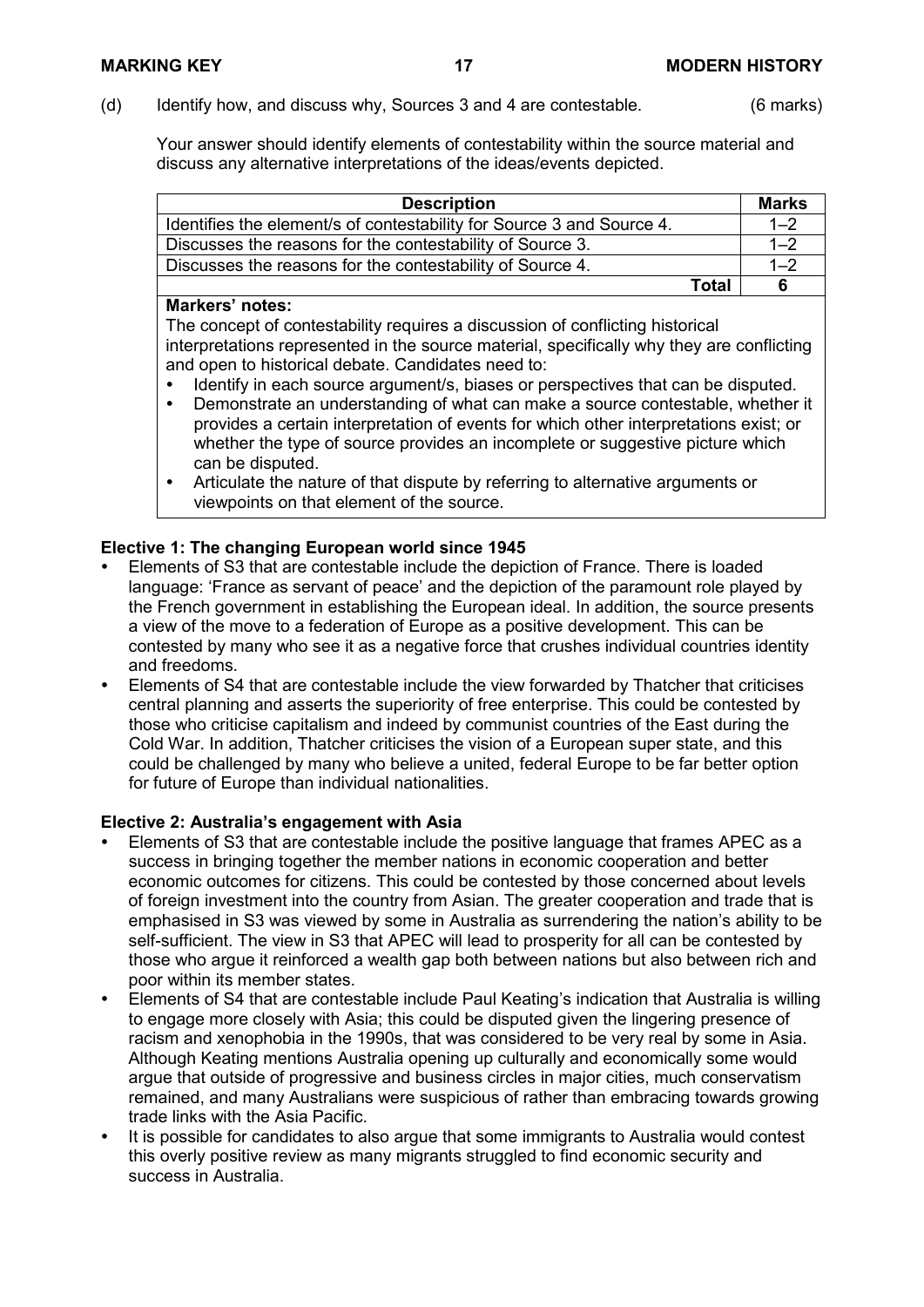#### **Question 11** (continued)

#### **Elective 3: The struggle for peace in the Middle East**

- Elements of S3 that are contestable include the reference to legitimate rights of Arab nations and Palestinians which would contested by Israel; the reference to the Yom Kippur/Ramadan War being the third conflict resulting from Israel's actions and US support could be contested as students might note that this war had been initiated by the Arabs, not the Israeli's. It could noted that the objectives were contestable, as by the end of the embargo the Arabs had not achieved the recognition of Arab or Palestinian rights.
- Elements of S4 that are contestable include the author's identification of Saddam Hussein's motives, stating 'Hussein hoped', 'he believed', 'no intention of negotiating'. This provides a subjective and negative view of Hussein's intentions. The extract also shows that some of Hussein's assumptions were contestable 'riskless venture abroad', and the historical claim to Kuwait. Furthermore, the idea that Hussein would get legitimacy from military action is contestable.
- (e) Using your knowledge of the whole period of study, evaluate the importance of the economic changes represented in the four sources. economic changes represented in the four sources.

| <b>Description</b>                                                                                                                                                                                                                                                          | <b>Marks</b> |
|-----------------------------------------------------------------------------------------------------------------------------------------------------------------------------------------------------------------------------------------------------------------------------|--------------|
| Identification of the economic changes presented in the four sources.                                                                                                                                                                                                       |              |
| Placement of the economic changes depicted within the broader historical<br>context of the time. Candidates should be able to demonstrate a breadth<br>and depth of knowledge of the time period.                                                                           | 1–4          |
| Evaluation of the importance of the economic changes depicted in relation<br>to themes/ideas/events of the broader historical context. This could<br>involve a discussion of other economic changes not present in the sources<br>but arguably equally or more significant. | $1 - 2$      |
| Total                                                                                                                                                                                                                                                                       |              |
| <b>Markers' notes:</b><br>the contract of the contract of the contract of the contract of the contract of                                                                                                                                                                   |              |

Markers' notes: This question does not require reiteration of the messages in the sources or a simple list of what is covered in each source. Candidates need to:

- identify the economic changes present in the sources.
- evaluate the importance of these changes by using evidence from the sources and the linking this to a wider knowledge of the whole historical period.
- For the highest marks, candidates would need to demonstrate a depth and breadth of knowledge of the whole period of study and potentially discuss other economic changes not present in the sources but arguably equally or more significant.

#### **Elective 1: The changing European world since 1945**

- The key economic changes depicted in the sources are the implementation of the Marshall plan in S1 (and by inference the clash between capitalist and communist economic systems that characterised the Cold War). Sources 2-4 are concerned with the development of the European Economic Community that had a significant impact on Western Europe economic activity in the post war period.
- The Marshall plan depicted in S1 is an extremely important economic initiative that was seen by many historians to have been instrumental in the West winning the Cold war as it accentuated the failures of the bureaucratic centrally planned communist economies.
- The move to the EEC from the Schuman declaration (S3) to the Treaty of Rome (S2) was also highly significant in shaping the development of a more interconnected trading bloc in Western Europe. Some of the controversies linked to the development of a more interconnected Europe were outlined in Thatcher's speech in S4, although it is important to note she was in favour of the free trading opportunities provided by the EEC.
- Candidates could argue that the economic changes that took place in the USSR via perestroika and the ultimate collapse of the communist system were an important theme not directly covered by the four sources.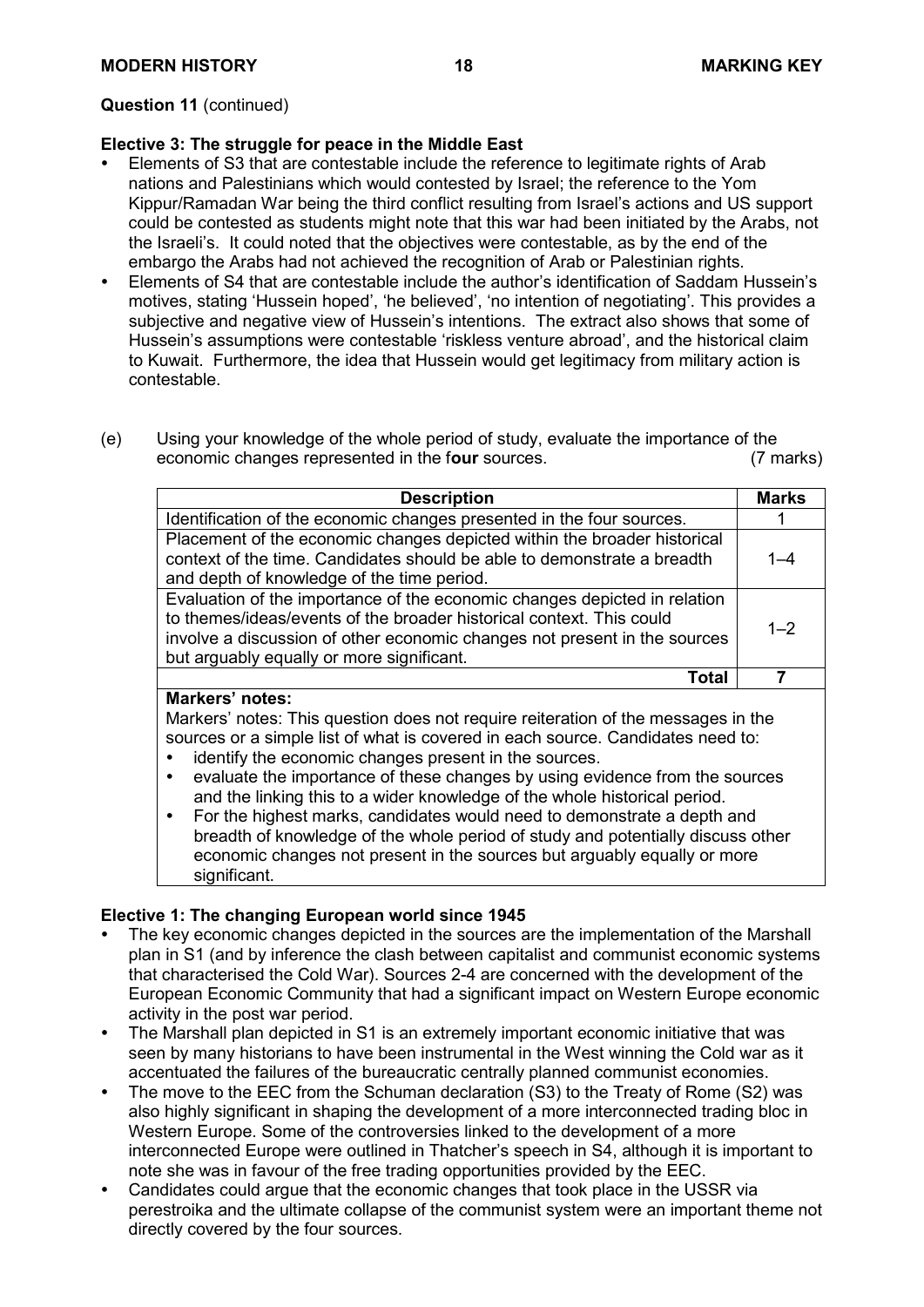#### **Elective 2: Australia's engagement with Asia**

- Sources 1 and 2 outline Australia's growing trade relationship and reliance on Asian nations for exports after WW2. Sources 3 and 4 demonstrate the continuing importance of international trade in the Asia Pacific region in the 1990s.
- S1 and S2 are significant as at the time Australia's traditional trading partner Britain was moving much closer to the EEC and less reliant on Australian exports. These new trading ties were significant as they provided new, large and growing markets for Australian products such as agricultural and mining, which led to larger export income and higher levels of employment and prosperity. It was also significant as Australia was exposed to a greater variety of consumer goods through this trade. S1 also represents the early stages of Australia's trade relationship with China which has become central to the nation's economic prosperity.
- S3 is significant in showing that Australia was keen to pursue trade agreements with Asian nations and the increasing significance of APEC. S4 is significant as it shows the determination of the Labor Party in the 1990s to actively encourage and forge new relationships with Asian nations for trade and immigration.
- All four sources focus on the positive impact of growing trade ties with Asian nations, and as such, they do not provide an entirely balanced picture about these trade links. The demise of Australian manufacturing, the over reliance on foreign investment or the decline of less efficient industries due to competition from Asia in Australia could be mentioned. Candidates could also mention competing economic changes not referenced at all, such as the privatisation during the Hawke-Keating period etc.

- Sources 1 3 reference change in economic relations between Middle Eastern nations and outside countries through the imposition of embargoes. The function of the embargoes was to bring about political change in the Middle East. Source 4 refers to the desire for Iraq to change its economic status by taking over the resources of Kuwait.
- S1 and S2 are in the context of the Suez Canal crisis with the target being countries outside the Middle East and the aim is to remove foreign influence, establish independence and further Arab nationalism. S3 relates to the use of economic embargoes on external countries with the aim to influence Israel and thus relations within the Middle East. Both led to greater economic instability in the short term.
- The ultimate aim of Saddam Hussein's policy in S4 was to be able to exert political influence through economic supremacy. It also led to war with the West and short-term economic instability.
- All four sources acknowledge that oil was the key resource manipulated to bring about political change as it was a resource that those nations outside the region who had influence within the region were dependent upon. The utilisation of embargoes was not very effective tool in achieving stability in the region.
- Candidates could argue that the economic changes depicted were largely short term, with the control of oil remaining largely with the Western powers at the end of the period.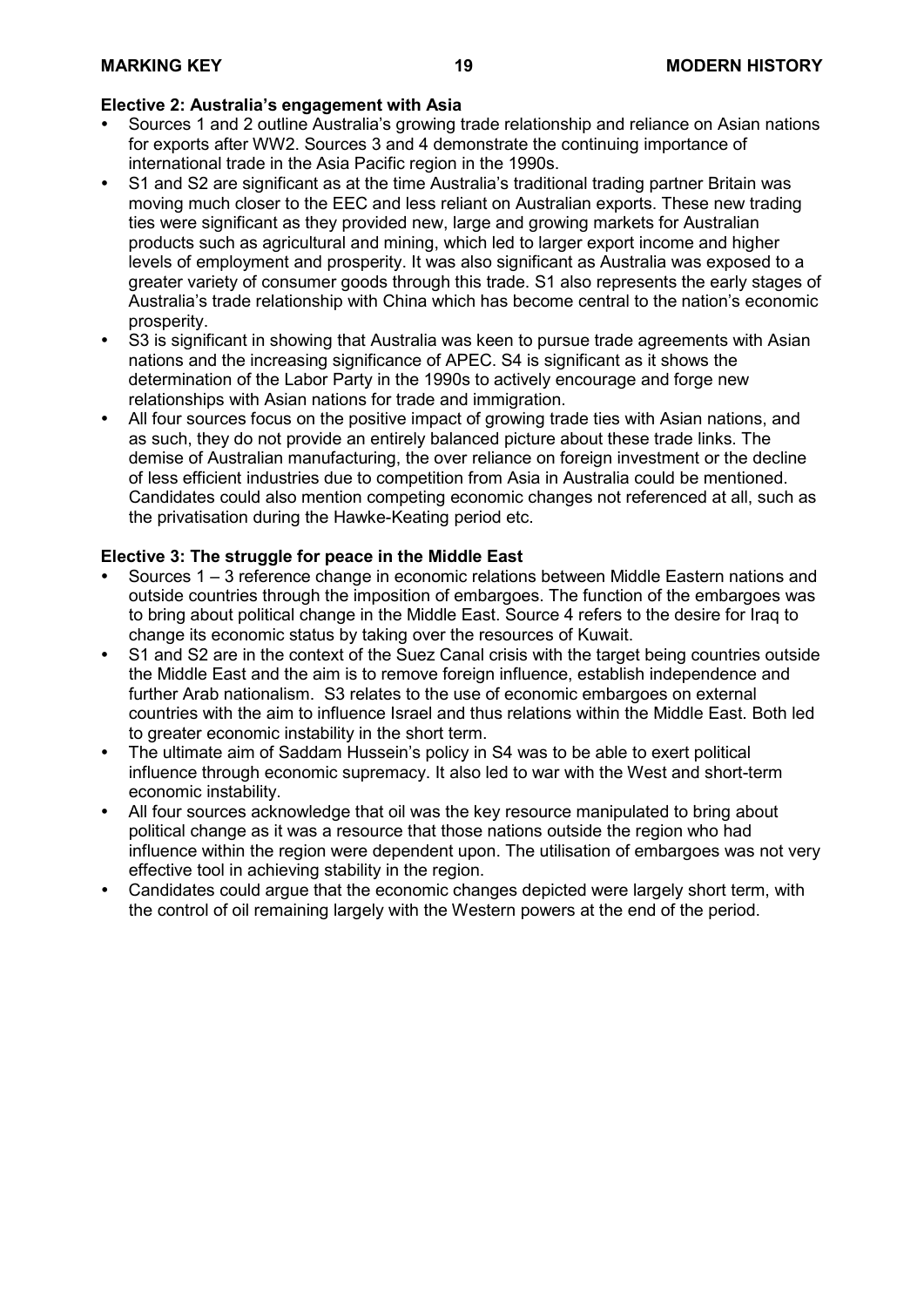# **Section Four: Essay–Unit 4 25% (25 Marks)**

Marking key for Questions 12–20.

| <b>Description</b>                                                                                                                                                                                                     | <b>Marks</b>   |
|------------------------------------------------------------------------------------------------------------------------------------------------------------------------------------------------------------------------|----------------|
| Thesis introductory paragraph                                                                                                                                                                                          |                |
| Introductory paragraph clearly related to the area/topic of the question, containing<br>understanding of focus and key terms of the question, which gives a clear sense of<br>the direction of the essay.              | 3              |
| Introductory paragraph contains a few sentences outlining the theme of the essay<br>and including a simple proposition.                                                                                                | $\overline{2}$ |
| The paragraph gives a general indication that the topic is understood and includes a<br>simple proposition. The opening paragraph has a sentence or two outlining the 'who'<br>or 'what; to be discussed in the essay. | 1              |
| No evidence of this criterion.                                                                                                                                                                                         | 0              |
| <b>Subtotal</b>                                                                                                                                                                                                        | 3              |
| <b>Synthesised narrative</b>                                                                                                                                                                                           |                |
| Demonstrates an understanding of the inter-relationship between events, people and<br>ideas, and continuity and change.                                                                                                | 4              |
| Demonstrates an understanding of the narrative, for example that there are<br>relationships between events, people and ideas, and/or continuity and change.                                                            | 3              |
| A mainly chronological narrative with some content about, for example, events,<br>people and ideas, and/or continuity and change.                                                                                      | $\overline{2}$ |
| A simple narrative, not always showing an understanding of the correct chronology<br>and with minimal reference to events, people and ideas.                                                                           | 1              |
| No evidence of this criterion.                                                                                                                                                                                         | 0              |
| <b>Subtotal</b>                                                                                                                                                                                                        | 4              |
| <b>Argument</b>                                                                                                                                                                                                        |                |
| Develops a sustained and sophisticated argument which shows a depth of analysis<br>throughout the essay which is analytical, logical and coherent.                                                                     | $5 - 6$        |
| Develops an argument which is analytical, logical and coherent and shows an<br>understanding of the inter-connectedness of the narrative.                                                                              | 4              |
| Written with a sense of argument using some appropriate language of history.                                                                                                                                           | 3              |
| The response contains a number of generalisations and statements that lack<br>supporting evidence.                                                                                                                     | $\overline{2}$ |
| Disjointed discussion/argument suggests little understanding of the topic and/or                                                                                                                                       | 1              |
| historic analysis of changing circumstance or continuity and change.<br>No evidence of this criterion.                                                                                                                 |                |
| <b>Subtotal</b>                                                                                                                                                                                                        | 0<br>6         |
| <b>Supporting evidence</b>                                                                                                                                                                                             |                |
| Detailed, accurate and relevant evidence used in a manner that assists in addressing                                                                                                                                   |                |
| the question. In responding to an essay instruction of debate or evaluate that                                                                                                                                         |                |
| proposition, historical evidence is used to argue for and against a view/proposition.                                                                                                                                  | $7 - 9$        |
| Uses and cites accurately modern sources to develop or strengthen arguments.                                                                                                                                           |                |
| Mainly accurate and relevant evidence throughout the essay. If quotations, sources,                                                                                                                                    | $5 - 6$        |
| statistics are used as supporting evidence, they are cited in some coherent fashion.                                                                                                                                   |                |
| Some relevant and accurate evidence is provided.                                                                                                                                                                       | $3 - 4$        |
| Limited evidence is provided that is sometimes inaccurate or irrelevant.<br>Very limited evidence is provided or is often irrelevant or inaccurate.                                                                    | 2              |
| No evidence of this criterion.                                                                                                                                                                                         | 1<br>0         |
| <b>Subtotal</b>                                                                                                                                                                                                        | 9              |
| <b>Conclusion</b>                                                                                                                                                                                                      |                |
| Draws the essay's argument or point of view together.                                                                                                                                                                  | 3              |
| Summarises the essay's point of view.                                                                                                                                                                                  | $\overline{2}$ |
| Is based on the essay's general focus. Is very superficial, or vaguely summarises with                                                                                                                                 |                |
| use of clichés such as 'In conclusion ' or one that just repeats the proposition stated<br>in the introduction.                                                                                                        | 1              |
| Little to no attempt at providing a conclusion.                                                                                                                                                                        | 0              |
| <b>Subtotal</b>                                                                                                                                                                                                        | 3              |
| <b>Total</b>                                                                                                                                                                                                           | 25             |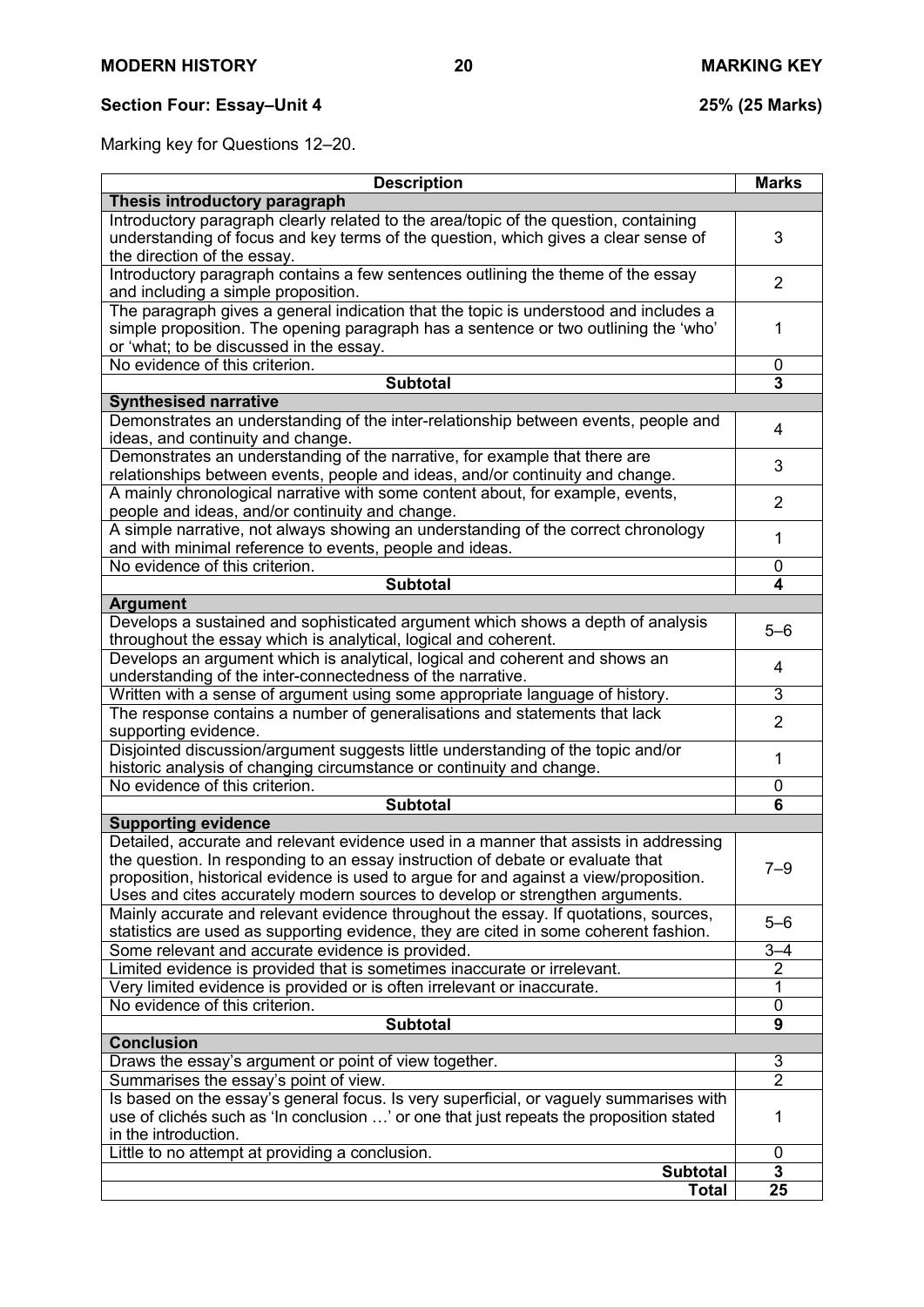#### **Elective 1: The changing European world since 1945**

# **Question 12 (25 marks)**

Analyse the reasons behind the building of the Berlin Wall in 1961.

#### **Markers' notes:**

- Candidates could legitimately explain the nature of the wall and why the building of it was such an important event in the context of the Cold War in Europe. The reasons behind its erection could be divided into longer term and immediate causes.
- The longer-term factors start with the division of Germany after WW2 into four occupation zones as per the Potsdam agreement. Berlin was also divided in similar fashion despite it being deep within the Soviet zone of control. The allies and the Soviets failed to agree on plans for the reconstruction of Germany and this created ongoing tension around the fate and functioning of Berlin with the land corridor that linked West Berlin to West Germany kept open only via Soviet goodwill.
- The Berlin Blockade/airlift of 1948-49 was another important factor explaining the building of the wall later on. It was an attempt by Stalin to oust the Western powers from Berlin. The introduction of a new Western currency and the impact of the Marshall Plan was accentuating differences between West and East Berlin that Stalin believed was undermining the viability of both Berlin and the East German state.
- The more immediate causes came in the early 60s were due to increased westward emigration that began to weaken the viability of the GDR. Berlin was a loophole that allowed people to migrate to the West. It was determined that at the current rate of migration East Germany could not continue to function effectively. It was also an ongoing PR disaster for communism.
- Faced with limited options with JFK not being 'bullied' into withdrawing US forces from Berlin, Khrushchev ordered the construction of the wall that started 13th August 1961.

#### **Question 13 (25 marks)**

Evaluate the importance of the policies of *Glasnost* and *Perestroika* in bringing about the end of the Cold War in Europe.

- Candidates could discuss the origin and nature of the policies of *Glasnost* and *Perestroika*:
- *Glasnost* as the policy of openness and transparency implemented by Gorbachev upon becoming General Secretary. Gorbachev encouraged greater scrutiny of government action and emboldened dissidents and wider media criticism of the regime. It also led to a greater understanding of the crimes of Stalin and the populace being exposed to Western popular culture. All of these factors help explain the mass movements that transformed the Eastern bloc in 1989.
- *Perestroika* or 'restructuring' was forwarded by Gorbachev as a move to restructure the Communist party and the stagnating economy. This promoted a move to decentralising economic action away from the centrally planned command economy that was not functioning effectively. It also allowed/encouraged foreign investment in the Soviet Union.
- Candidates could point out the limitations in the extent to which these policies transformed the USSR. Gorbachev's economic changes did not do much to restart the country's sluggish economy in the late 1980s. Glasnost did lead to increased media freedom, but the limits of this transparency were evident in the Chernobyl cover up in 1986.
- In making an evaluation, candidates could argue for other factors being more important. Candidates could argue that the ending of the Cold War was explained by a range of factors with glasnost and perestroika being more of a catalyst to the events of 1989 and the end of the Cold War. The economic stagnation of the communist system being of paramount importance, with the Soviet system unable to match the economic and military spending of the West, especially during Reagan's first term in office (S.D.I. etc). The war in Afghanistan was also a debilitating influence on the Soviet regime.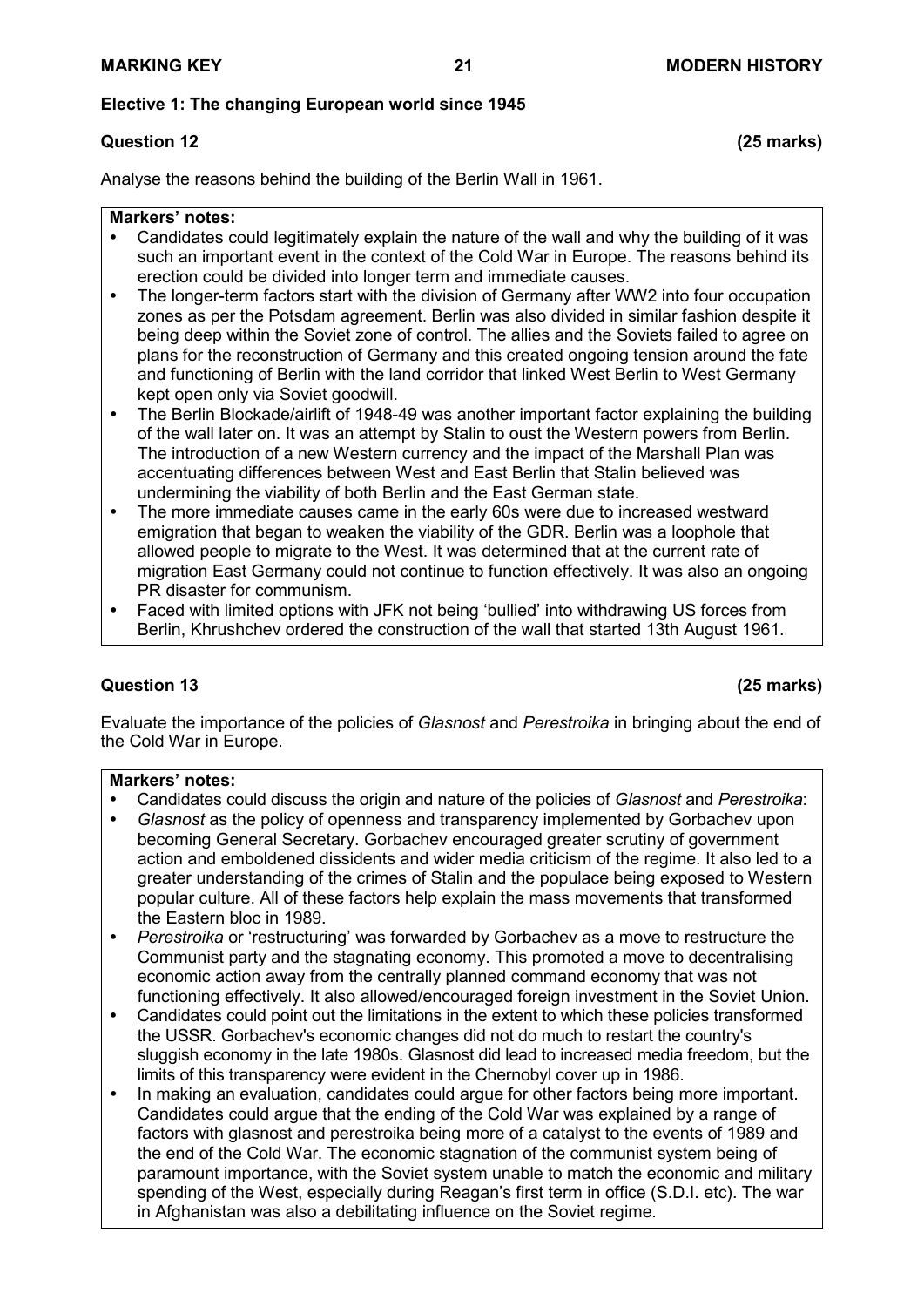# **Question 14 (25 marks)**

Examine the changing role of the North Atlantic Treaty Organisation (NATO) in the region over the period of study.

- Candidates are to outline the changes that took place in the role of NATO in the period 1949 – 2000. Candidates could mention:
- The initial formation of NATO 4th April 1949 at the end of the Berlin Blockade. Initially 12 countries included. Mission was to 'preserve peace' in the North Atlantic and was based on a system of collective defence where all NATO countries come to the aid of any NATO member that was attacked.
- The Warsaw Pact was established in 1955 as a counterpoint to the creation of NATO.
- No military operations were conducted by NATO during the Cold War in Europe although extensive military exercises were carried out regularly.
- Over time the membership of NATO grew. First West Germany in 1955, then Spain 1982. France left NATO's military structures in 1966 due to De Gaulle's wish to maintain independence over foreign policy and military deployments.
- After the fall of the Berlin Wall and German reunification, NATO's role has altered dramatically. NATO doesn't now see the former Soviet Union as an adversary and Eastern Bloc Warsaw Pact countries are welcome to join; many have such as Poland, Bulgaria, Romania. It has gained 14 new members in this new era.
- Post-Cold War led to decreased defence budgets and no deployment of nuclear weapons on European soil.
- The role of NATO has been more interventionist since the end of the Cold War. NATO Intervened on numerous occasions in the Balkans Wars of the 1990s. NATO enforced a no-fly zone and shot down Serbian aircraft 1994. In 1995 NATO launched an operation responding to Srebrenica massacre. In 1999 the NATO bombing of Yugoslavia was part of move to get Serbs to withdraw from Kosovo.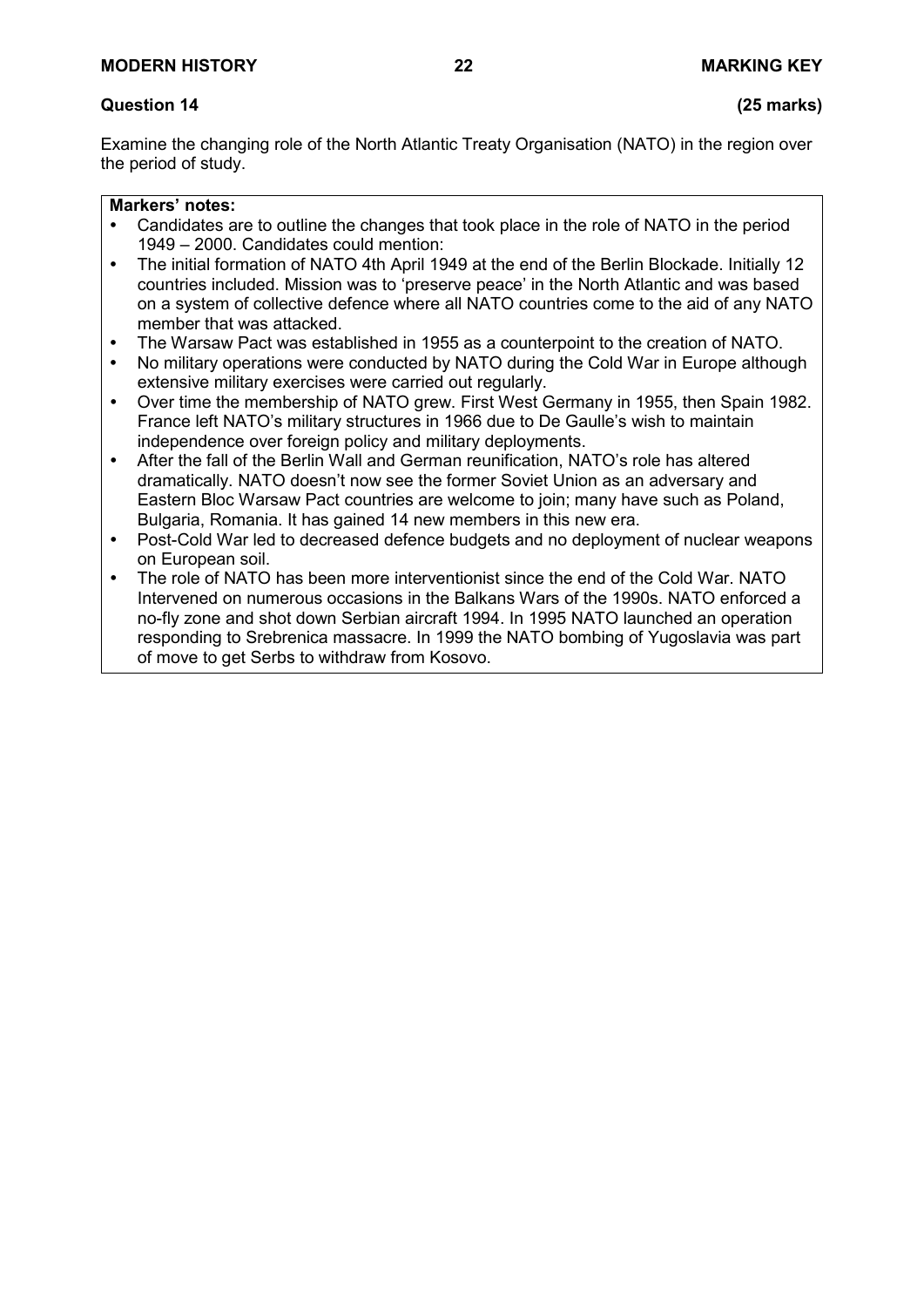#### **Elective 2: Australia's engagement with Asia**

# **Question 15 (25 marks)**

Analyse the reasons behind Australia's involvement in the Vietnam War after 1962.

#### **Markers' notes:**

- Stronger candidates will focus on why Australia became involved in the Vietnam War rather than outlining the conflict itself.
- A long-term cause candidates could discuss would be the fear of Asian powers expanding towards Australia, which was amplified by Japan's expansion in WW2. Attitudes towards Communist China in the 1950s were extremely hostile among the Liberal leadership and the country was seen as aggressive, immoral and dangerous. This explains the development of the policy of forward defence and its role in Australia's participation in the conflict.
- During the 1950s and 1960s the Australian government espoused the Domino Theory, and this played a key role in convincing the Menzies' government that it was justifiable to commit Australian troops to this conflict as it would halt the spread of communism. The fear of communism and its continued importance in Australian domestic politics could also be discussed.
- Australia's alliance with the USA through ANZUS can also be discussed as a factor and how Australia was desperate to be seen as a loyal ally. The 'insurance policy' idea whereby Australia would help the USA in Vietnam in case Australia needed US help in the future may be discussed here.
- Candidates may also discuss the apparent request for help by South Vietnam in 1962 and its role in formalising and legitimising Australian involvement in the war.

### **Question 16 (25 marks)**

Evaluate the role of the United States in shaping Australia's relationship with Asia during the period of study.

- Candidates should focus on how Australia's relationship with Asia developed during the period of study and the influence of the US in this process, rather than focussing on examples of the alliance with the USA
- Reference can be made to ANZUS and SEATO and ways these alliances increased Australia's involvement in Asian nations (e.g, Vietnam).
- Australia's shared fear of communism with the USA also played a role in encouraging Australia to become involved in a variety of conflicts in the 1950s such as Malaya and Korea. This was important as it showed Australia was viewing Asia as a potential military threat, and required close cooperation with the USA.
- Candidates may also discuss that Australia followed the American lead in developing positive relations with Japan in the 1950s to prevent it falling to communism although this trend was also due to the Australian government seeing economic opportunity in Japan
- In making an evaluation candidate should present alternative arguments. They could emphasise that the USA played a less important role in shaping Australia's relations with Asia in the latter part of the time period as economic priorities became more important from the 1970s. This is evidenced through the growing trade ties with Communist China after Whitlam, greater foreign investment from Asia and the role of Bob Hawke in promoting APEC and growing trading links with Asian nations due to this forum and ASEAN.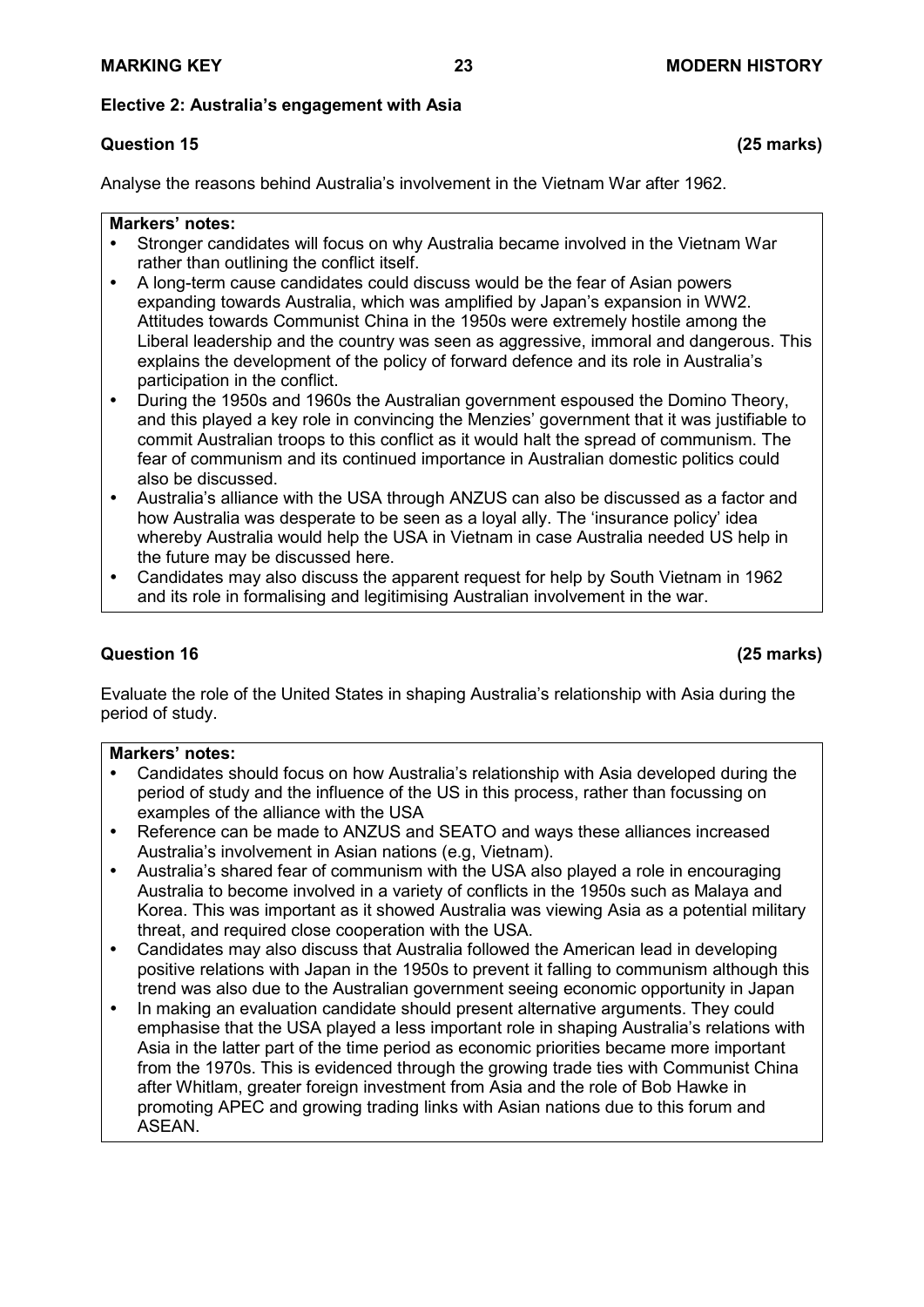#### **Question 17 (25 marks)**

Examine the impact of Asian immigration on Australia during the period of study.

- Candidates should focus on the impact on Australia rather than the region as a whole and cover a broad part of the period of study not a narrow focus of for example a single decade.
- Candidates should account for the limited impact of Asian immigration before the mid-1970s by referring to the White Australia Policy that was closely adhered to be several governments.
- The arrival of refugees from Vietnam in the 1970s could be discussed. Candidates can explore how these refugees generated political debate and division in Australia about the presence of Asian immigrants in growing numbers.
- The arrival of skilled migrants and students from Asian countries through schemes such as the Colombo plan can be included and a discussion of the benefits this brought to the Australian economy.
- The continued growth of Asian immigration in the 1990s raised concerns in some sections of Australian society that there was a risk the dominant British based culture was under threat. Candidates may discuss the reaction of conservative and xenophobic movements such as Pauline Hanson's One Nation Party to elaborate on this.
- By the end of the period, Asian immigration had altered the demographics in all major Australian cities and was the driving force in Australia becoming a genuinely multicultural nation. It also generated a divide between those who accepted and embraced new ideas from this part of the world and those suspicious of such changes. Candidates can suggest there was a mixed response to this issue.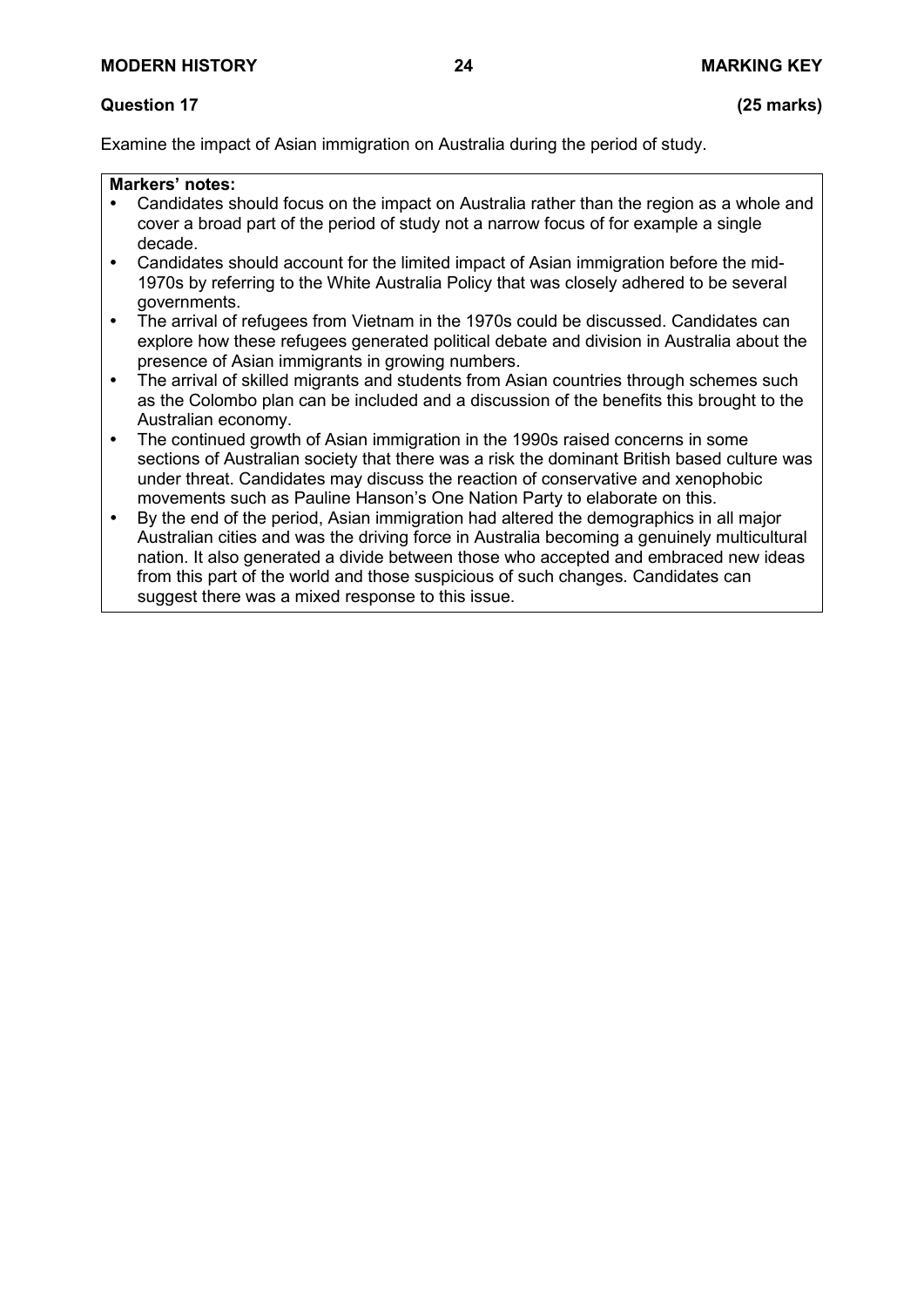### **Elective 3: The struggle for peace in the Middle East**

# **Question 18 (25 marks)**

Analyse the reasons behind the Arab-Israeli War of 1948–1949.

#### **Markers' notes:**

- The establishment of the state of Israel was the key cause of the war and candidates could legitimately write exclusively on this topic.
- The longer-term reasons behind the establishment of Israel were linked to Zionism that developed in the 19th century, with the aim to create a Jewish homeland 'Palestine', with some initial purchasing of land in Palestine; this continued into the 20th century.
- The Balfour Declaration of 1917 was also important as it showed British support of Zionist efforts to create a Jewish homeland in Palestine. The Peel Commission of 1937 recommended the partition of Palestine into separate Arab and Jewish states.
- More immediate reasons for the establishment of the state of Israel involved the impact of World War II and the Holocaust. There was also increased terrorism in Palestine such as the King David Hotel bombing that led to the British referring the issue of Palestine to the United Nations in 1947.
- The United Nations commissions reports and has a debate on partition with members voting on Resolution 181: 33 yes, 13 no and 10 abstained.
- The United Nations resolution sparked conflict between Jewish and Arab groups within Palestine. The Jewish forces were composed of the Haganah and two small irregular groups, the Irgun, and LEHI. The goal of the Arabs was initially to block the Partition Resolution and to prevent the establishment of the Jewish state. The Jews, on the other hand, hoped to gain control over the territory allotted to them under the Partition Plan.
- After Israel declared its independence on May 14, 1948, the fighting intensified with other Arab forces joining the Palestinian Arabs in attacking territory in the former Palestinian mandate. On the eve of May 14, the Arabs launched an air attack on Tel Aviv, which the Israelis resisted. This action was followed by the invasion of the former Palestinian mandate by Arab armies from Lebanon, Syria, Iraq, and Egypt.

# **Question 19 (25 marks)**

Evaluate the role of terrorism in shaping the region during the period of study.

- Candidates should evaluate the impact of terrorism in regard to either meeting the stated aims of the various movements or on influencing the international community.
- Jewish terrorism aimed at establishing a Jewish homeland largely ineffective prior to 1946 and met with repression from the British. The King David Hotel bombing increased the concerns of the British government in challenges of maintaining a presence in Palestine and was arguably effective in hastening the creation of a Jewish state.
- PLO changed to a focus on armed struggle to achieve liberation from 1968 (PLO Covenant) with its new leader, Yasser Arafat.
- Candidates could refer to actions by PLFP (hijacking four planes in 1970) or Black September (Munich Games) or actions of other splinter groups. Candidates may argue these are effective in drawing international attention to the situation of Palestinian refugees (i.e. the Arab League recognises the PLO as more representative of Palestinian interests than Jordan), whilst ineffective in directly achieving their aims of change within the Middle East. The PLO eventually changed course to diplomacy after more terror attacks in 1974, with Arafat attending the UN, signalling diplomacy rather than terrorism could be the way forward to resolve conflicts.
- The Intifada period (1987–1991) sees tensions escalate again after Palestinian demonstrations are met with harsh Israeli response, leading to riots, Hamas and Islamic Jihad play a significant role. International reactions are critical of Israel, in 1988 Palestinian Declaration of Independence and recognition of the Palestinian Authority grows.
- Candidates may argue that whilst it was the Oslo Accords that were responsible for selfgovernment, this was the result of the attention generated through 'terrorist' acts.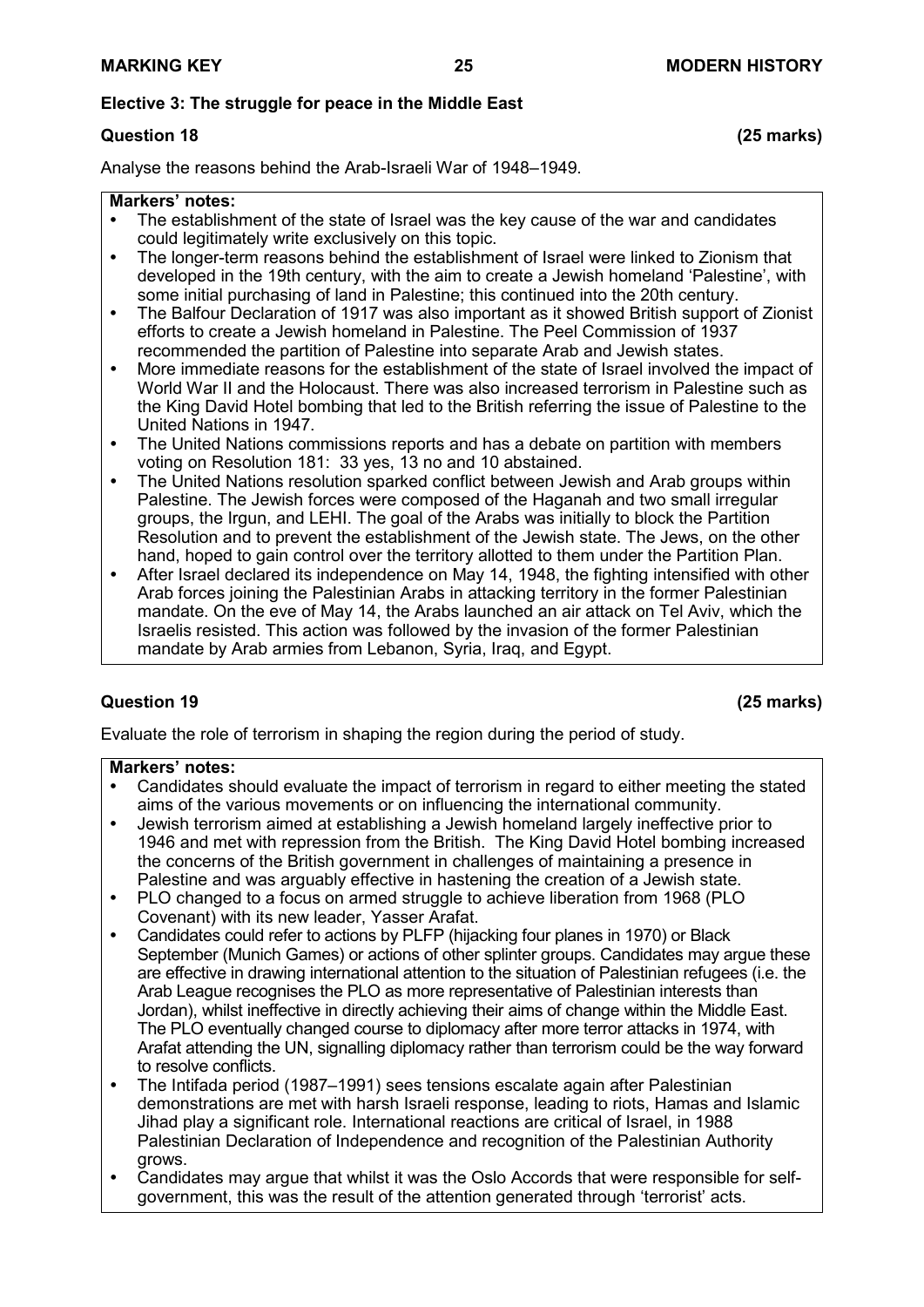# **Question 20 (25 marks)**

Examine the attempts to settle conflict between Arabs and Israelis during the period of study.

- Various attempts have been made to settle conflict between Arabs and Israelis during the period with varying degrees of success.
- UN Resolution 242 (1968), after the Six Day War, includes a requirement of 'land for peace' which later forms the basis of the Israel – Egypt peace treaty in 1979 and the Israel – Jordan peace treaty in 1994. The challenge of 242 is its lack of reference to Palestinians whilst the term 'occupied territories' was another cause of continued dispute.
- The Camp David Accords (1978) includes two documents: peace between Egypt and Israel which results in an agreement between Sadat and Begin; and a framework for peace in the Middle East that was condemned (rejected by the UN) as it was written without consulting Palestinians.
- The Oslo Accords (1993 and 1995) between Israel and PLO led to mutual recognition, the planned withdrawal of Israeli military from Palestinian territories and the establishment of a Palestinian Council to govern the West Bank and Gaza, with a future permanent peace to be finalised. Resistance comes from opponents as well as extremists on both sides, for example an Israeli zealot assassinates Prime Minister Rabin and Israel elected the more hard-line Netanyahu. Hamas and Hezbollah increased terrorist attacks.
- Hebron Agreement (1996) King Hussein facilitates negotiations between Netanyahu and Arafat includes Israel handing over control of 80% of Hebron to Palestinian control whilst leaving a small Israeli military contingent in the city.